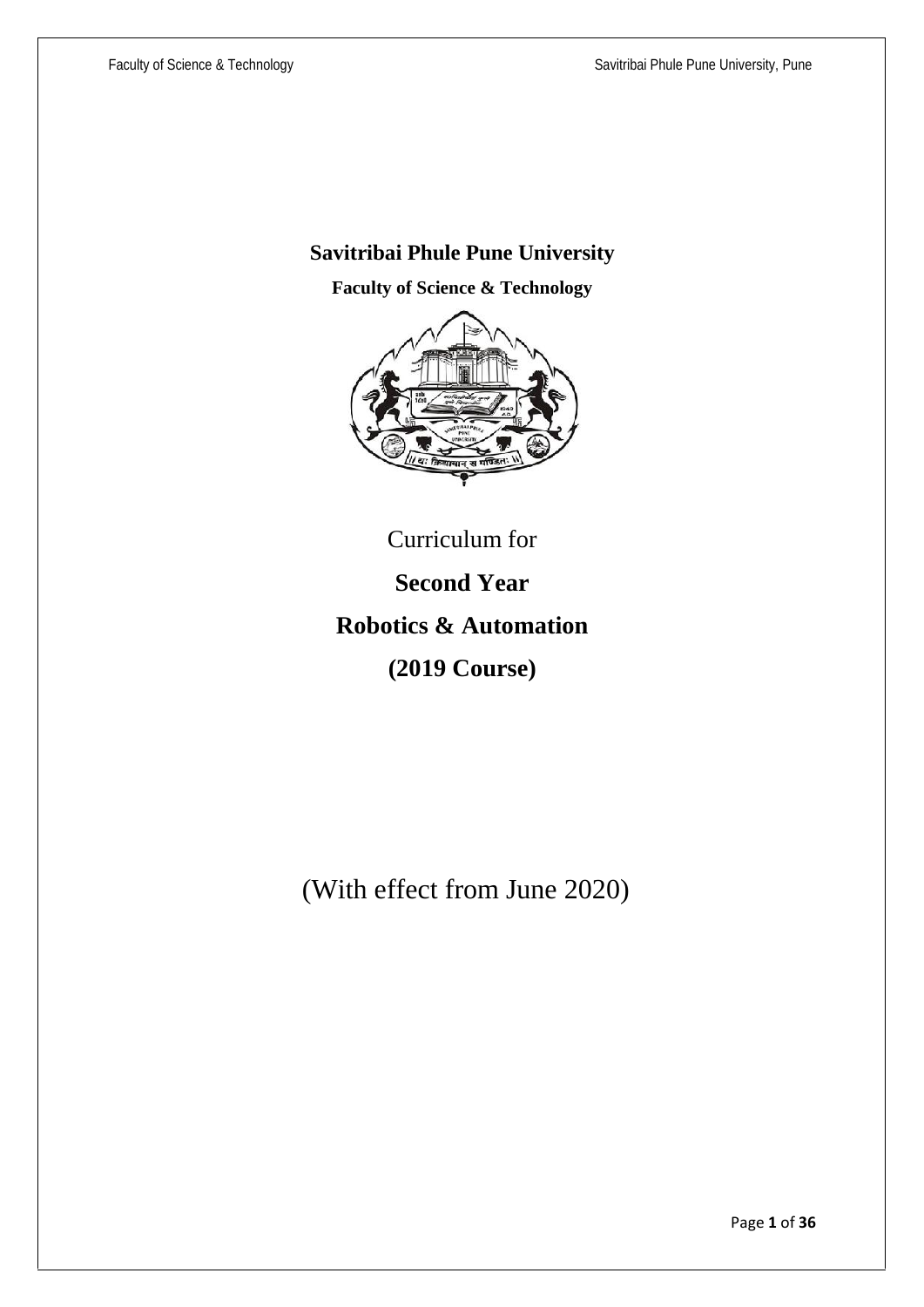|                              |                                                                          |                                                                                                   |                |                 | 2019 Course | <b>Savitribai Phule Pune University, Pune</b><br><b>SE (Robotics &amp; Automation)</b><br>(With effect from Academic Year 2020-21) |            |                |           |       |    |                |              |                |
|------------------------------|--------------------------------------------------------------------------|---------------------------------------------------------------------------------------------------|----------------|-----------------|-------------|------------------------------------------------------------------------------------------------------------------------------------|------------|----------------|-----------|-------|----|----------------|--------------|----------------|
|                              | <b>Semester-III</b>                                                      |                                                                                                   |                |                 |             |                                                                                                                                    |            |                |           |       |    |                |              |                |
| <b>Course</b><br><b>Code</b> | <b>Course Name</b>                                                       | <b>Examination Scheme and</b><br><b>Teaching</b><br><b>Scheme</b><br><b>Marks</b><br>(Hours/Week) |                |                 |             |                                                                                                                                    |            | <b>Credit</b>  |           |       |    |                |              |                |
|                              |                                                                          | Theory                                                                                            | Practical      | <b>Tutorial</b> | IN-Sem      | End-Sem                                                                                                                            | TW         | P <sub>R</sub> | <b>OR</b> | Total | E  | PR             | TUT          | Total          |
| 207007                       | Engineering<br>Mathematics-III                                           | 3                                                                                                 |                | $\mathbf{1}$    | 30          | 70                                                                                                                                 | 25         |                |           | 125   | 3  |                | $\mathbf{1}$ | $\overline{4}$ |
| 211501                       | <b>Industrial Electronics</b><br>and Electrical<br>Technology            | 3                                                                                                 |                |                 | 30          | 70                                                                                                                                 |            |                |           | 100   | 3  |                |              | 3              |
| 211082                       | <b>Strength of Materials</b>                                             | 3                                                                                                 |                |                 | 30          | 70                                                                                                                                 |            |                |           | 100   | 3  |                |              | 3              |
| 211502                       | Manufacturing<br>Technology                                              | 3                                                                                                 |                |                 | 30          | 70                                                                                                                                 |            |                |           | 100   | 3  |                |              | 3              |
| 211503                       | Materials Science and<br><b>Engineering Metallurgy</b>                   | $\overline{3}$                                                                                    |                |                 | 30          | 70                                                                                                                                 |            |                |           | 100   | 3  |                |              | 3              |
| 211504                       | <b>Industrial Electronics</b><br>and Electrical<br><b>Technology Lab</b> |                                                                                                   | $\overline{2}$ |                 |             |                                                                                                                                    | 25         |                |           | 25    |    | 1              |              | $\mathbf{1}$   |
| 211086                       | <b>Strength of Materials</b><br>Lab                                      |                                                                                                   | $\overline{2}$ |                 |             |                                                                                                                                    |            |                | 25        | 25    |    | 1              |              | $\mathbf{1}$   |
| 211505                       | Manufacturing<br>Technology Lab                                          |                                                                                                   | $\overline{2}$ |                 |             |                                                                                                                                    |            | 50             |           | 50    |    | 1              |              | $\mathbf{1}$   |
| 211506                       | Materials Science and<br><b>Engineering Metallurgy</b><br>Lab            |                                                                                                   | $\overline{c}$ |                 |             |                                                                                                                                    |            |                | 25        | 25    |    | 1              |              | $\mathbf{1}$   |
| 211507                       | C Programming Lab                                                        |                                                                                                   | $\overline{4}$ |                 |             |                                                                                                                                    | 50         |                |           | 50    |    | $\overline{2}$ |              | $\overline{2}$ |
| 211090                       | <b>Mandatory Audit Course</b><br>3                                       |                                                                                                   |                |                 |             |                                                                                                                                    |            | L,             |           |       |    |                |              |                |
| Total                        |                                                                          | 15                                                                                                | 12             | $\mathbf{1}$    | 150         | 350                                                                                                                                | <b>100</b> | 50             | 50        | 700   | 15 | 6              | $\mathbf{1}$ | 22             |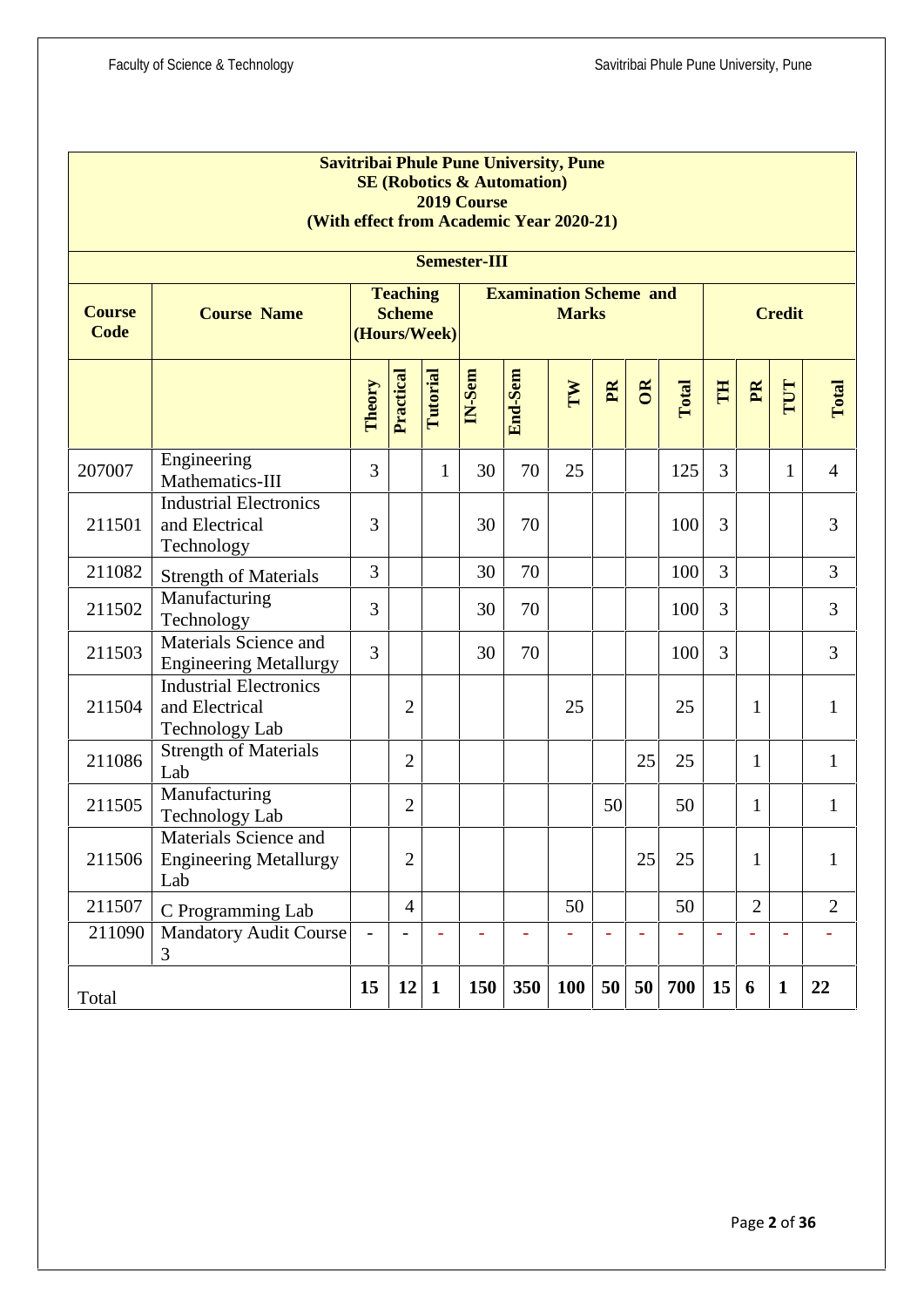|                       |                                                 |                                                                                                   |                                       | 2019 Course<br><b>Semester-IV</b> |        | <b>Savitribai Phule Pune University, Pune</b><br><b>SE (Robotics &amp; Automation)</b><br>(With effect from Academic Year 2020-21) |            |                         |               |       |                |                |                          |                |
|-----------------------|-------------------------------------------------|---------------------------------------------------------------------------------------------------|---------------------------------------|-----------------------------------|--------|------------------------------------------------------------------------------------------------------------------------------------|------------|-------------------------|---------------|-------|----------------|----------------|--------------------------|----------------|
| <b>Course</b><br>Code | <b>Course Name</b>                              | <b>Examination Scheme and</b><br><b>Teaching</b><br><b>Scheme</b><br><b>Marks</b><br>(Hours/Week) |                                       |                                   |        |                                                                                                                                    |            |                         | <b>Credit</b> |       |                |                |                          |                |
|                       |                                                 | Theory                                                                                            | Practical                             | Tutorial                          | IN-Sem | End-Sem                                                                                                                            | IW         | $\mathbf{P} \mathbf{R}$ | OR            | Total | E              | PR             | TUT                      | Total          |
| 211508                | Industrial Engineering and<br>Management        | $\overline{3}$                                                                                    |                                       |                                   | 30     | 70                                                                                                                                 |            |                         |               | 100   | $\overline{3}$ |                |                          | 3              |
| 211509                | Control System<br>Engineering                   | 3                                                                                                 |                                       |                                   | 30     | 70                                                                                                                                 |            |                         |               | 100   | $\overline{3}$ |                |                          | 3              |
| 211510                | Design of Machine<br>Elements                   | 3                                                                                                 |                                       |                                   | 30     | 70                                                                                                                                 |            |                         |               | 100   | 3              |                |                          | 3              |
| 211511                | Metrology and Quality<br>Assurance              | 3                                                                                                 |                                       |                                   | 30     | 70                                                                                                                                 |            |                         |               | 100   | 3              |                |                          | 3              |
| 211512                | Computer Graphics for<br>Robotics               | 3                                                                                                 |                                       |                                   | 30     | 70                                                                                                                                 |            |                         |               | 100   | 3              |                |                          | 3              |
| 211513                | <b>Control System</b><br><b>Engineering Lab</b> |                                                                                                   | $\overline{2}$                        |                                   |        |                                                                                                                                    | 25         | 25                      |               | 50    |                | 1              |                          | $\mathbf{1}$   |
| 211514                | Design of Machine<br><b>Elements Lab</b>        |                                                                                                   | $\overline{2}$                        |                                   |        |                                                                                                                                    |            |                         | 25            | 25    |                | 1              |                          | $\mathbf{1}$   |
| 211515                | Metrology and Quality<br><b>Assurance Lab</b>   |                                                                                                   | $\overline{2}$                        |                                   |        |                                                                                                                                    |            | 25                      |               | 25    |                | 1              |                          | $\mathbf{1}$   |
| 211516                | Computer Graphics for<br>Robotics Lab           |                                                                                                   | $\overline{2}$                        |                                   |        |                                                                                                                                    | 25         |                         |               | 25    |                | $\mathbf{1}$   |                          | $\mathbf{1}$   |
|                       | 211517 Robot Operating System                   |                                                                                                   | $\overline{2}$                        |                                   |        |                                                                                                                                    |            |                         | 25            | 25    |                | $\mathbf{1}$   |                          | $\mathbf{1}$   |
| 211099                | <b>Project Based Learning</b>                   |                                                                                                   | $\overline{4}$                        |                                   |        |                                                                                                                                    | 50         |                         |               | 50    |                | $\overline{2}$ |                          | $\overline{2}$ |
| 211100                | Mandatory Audit Course 4                        | $\overline{\phantom{a}}$                                                                          | $\overline{a}$                        |                                   |        | $\overline{\phantom{a}}$                                                                                                           |            | ÷                       |               |       | L,             |                | $\overline{\phantom{a}}$ |                |
|                       | Total                                           | 15                                                                                                | 14                                    | $\boldsymbol{0}$                  |        | 150 350                                                                                                                            | <b>100</b> | 50                      | 50            | 700   | 15             | 7              | $\boldsymbol{0}$         | 22             |
| <b>Abbreviations:</b> | TH: Theory<br>OR : Oral                         |                                                                                                   | TW: Term Work<br><b>TUT: Tutorial</b> |                                   |        | <b>PR</b> : Practical                                                                                                              |            |                         |               |       |                |                |                          |                |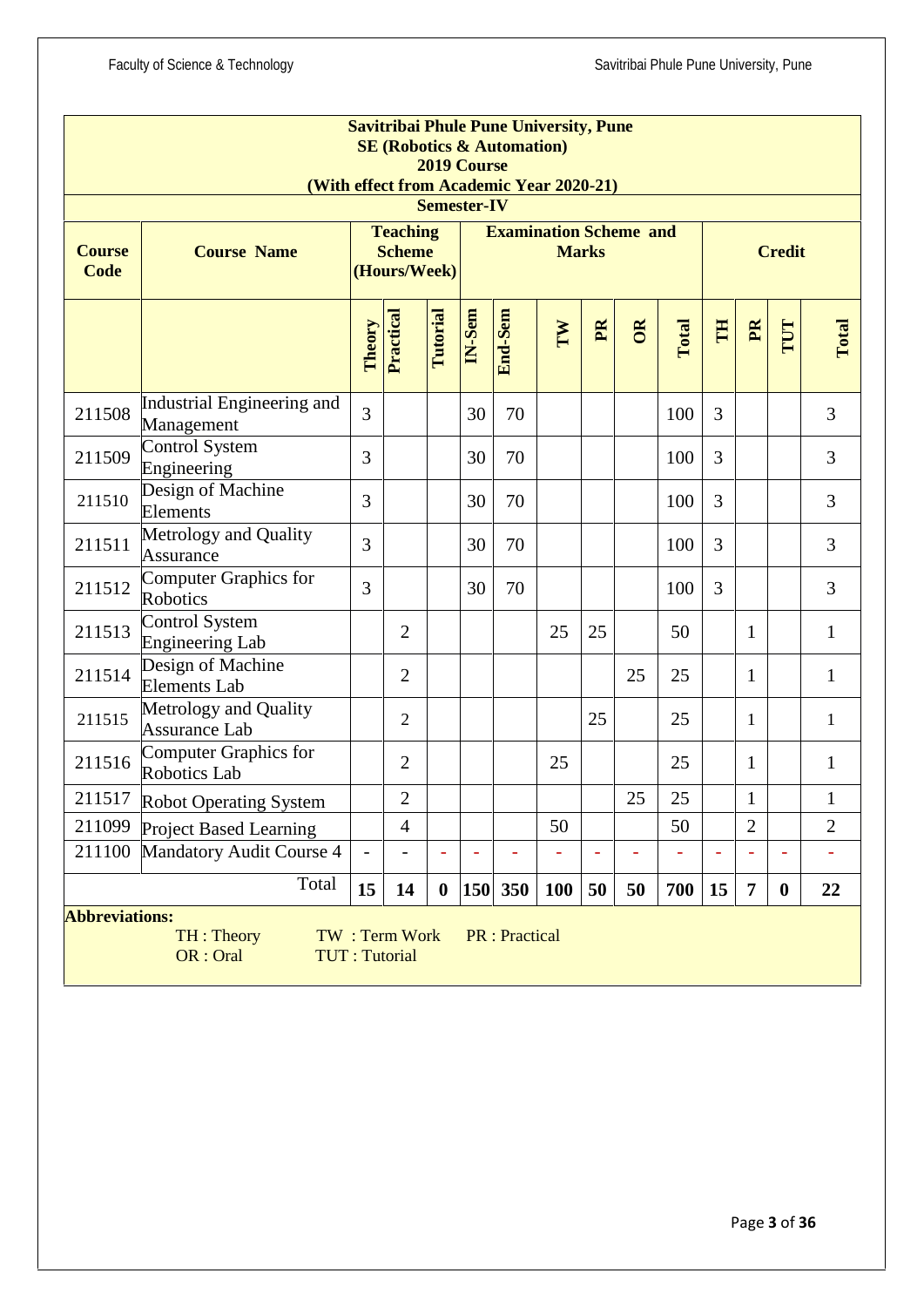# **Engineering Mathematics III 207007**

**Teaching Scheme: Credit Scheme: Examination Scheme:**

Lectures: 3 Hrs./Week Theory: 3 In-Sem Exam: 30 Marks Tutorials: 1 Hr./Week Tutorials: 1 End-Sem Exam: 70 Marks Term work: 25 Marks

**Prerequisites: -** Differential and Integral calculus, Differential equations of first order and first degree, Fourier series, Collection, classification and representation of data, Permutations & combinations and Vector algebra.

#### **Course Objectives:**

To make the students familiarize with concepts and techniques in Ordinary & Partial differential equations, Laplace transform & Fourier transform, Statistical methods, Probability theory and Vector calculus. The aim is to equip them with the techniques to understand advanced level mathematics and its applications that would enhance analytical thinking power, useful in their disciplines.

**Course Outcomes:** At the end of this course, students will be able to

- 1) Solve higher order linear differential equations and its applications to model and analyze mass spring systems.
- 2) Apply Integral transform techniques such as Laplace transform and Fourier transform to solve differential equations involved in vibration theory, heat transfer and related mechanical engineering applications.
- 3) Apply Statistical methods like correlation, regression in analyzing and interpreting experimental data applicable to Reliability engineering and probability theory in testing and quality control.
- 4) Perform Vector differentiation and integration, analyze the vector fields and apply to fluid flow problems.
- 5) Solve Partial differential equations such as wave equation, one and two dimensional heat flow equations.

### **Unit I:**

### **Linear Differential Equations (LDE) and Applications** (07)

LDE of nth order with constant coefficients, Complementary Function, Particular Integral, General method, Short methods, Method of variation of parameters, Cauchy's and Legendre's DE, Simultaneous and Symmetric simultaneous DE. Modelling of mass-spring systems, free and forced damped and undamped systems.

### **Unit II**:

**Transforms** (07) Laplace Transform **(LT):** LT of standard functions, properties and theorems, Inverse LT, Application of LT to solve LDE.

Fourier Transform **(FT):** Fourier integral theorem, Fourier transform, Fourier Sine & Cosine transform, Inverse Fourier Transforms.

### **Unit III:**

**Statistics** (07) Measures of central tendency, Measures of dispersion, Coefficient of variation, Moments, Skewness and Kurtosis, Curve fitting: fitting of straight line, parabola and related curves, Correlation and Regression, Reliability of Regression Estimates.

### **Unit IV:**

### **Probability and Probability Distributions** (07)

Probability, Theorems on Probability, Bayes Theorem, Random variables, Mathematical Expectation, Probability distributions: Binomial, Poisson, Normal, Test of Hypothesis: Chi-Square test, t-distribution.

#### **Unit V:**

#### **Vector Calculus** (07)

Vector differentiation, Gradient, Divergence and Curl, Directional derivative, Solenoidal and Irrotational fields,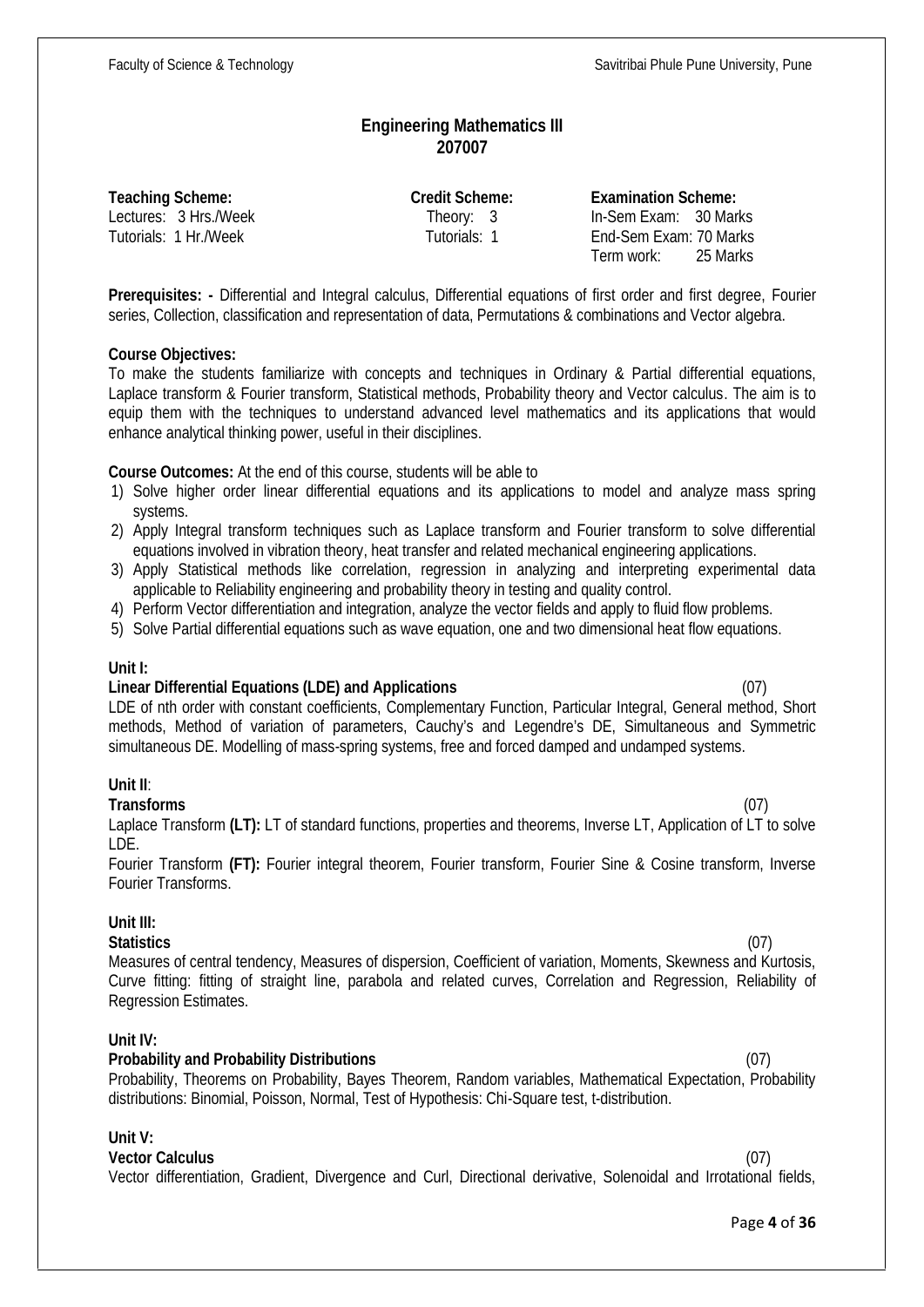Vector identities. Line, Surface and Volume integrals, Green's Lemma, Gauss's Divergence theorem and Stoke's theorem.

#### **Unit VI:**

#### **Applications of Partial Differential Equations (PDE)** (07)

Basic concepts, modelling of Vibrating String, Solution of Wave equation, One and two dimensional Heat flow equations, method of Separation of variables, use of Fourier series. Solution of Heat equation by Fourier transforms.

#### **Text Books:**

- 1. Higher Engineering Mathematics by B.V. Ramana (Tata McGraw-Hill).
- 2. Higher Engineering Mathematics by B. S. Grewal (Khanna Publication, Delhi).

#### **Reference Books:**

- 1. Advanced Engineering Mathematics, 10e, by Erwin Kreyszig (Wiley India).
- 2. Advanced Engineering Mathematics, 2e, by M. D. Greenberg (Pearson Education).
- 3. Advanced Engineering Mathematics, 7e, by Peter V. O'Neil (Cengage Learning).
- 4. Differential Equations, 3e by S. L. Ross (Wiley India).
- 5. Introduction to Probability and Statistics for Engineers and Scientists, 5e, by Sheldon M. Ross (Elsevier Academic Press)
- 6. Partial Differential Equations for Scientists and Engineers by S. J. Farlow (Dover Publications, 1993)

#### **Guidelines for Tutorial and Term Work:**

- i) Tutorial shall be engaged in four batches (batch size of 20 students maximum) per division.
- ii) Term work shall be based on continuous assessment of six assignments (one per each unit) and performance in internal tests.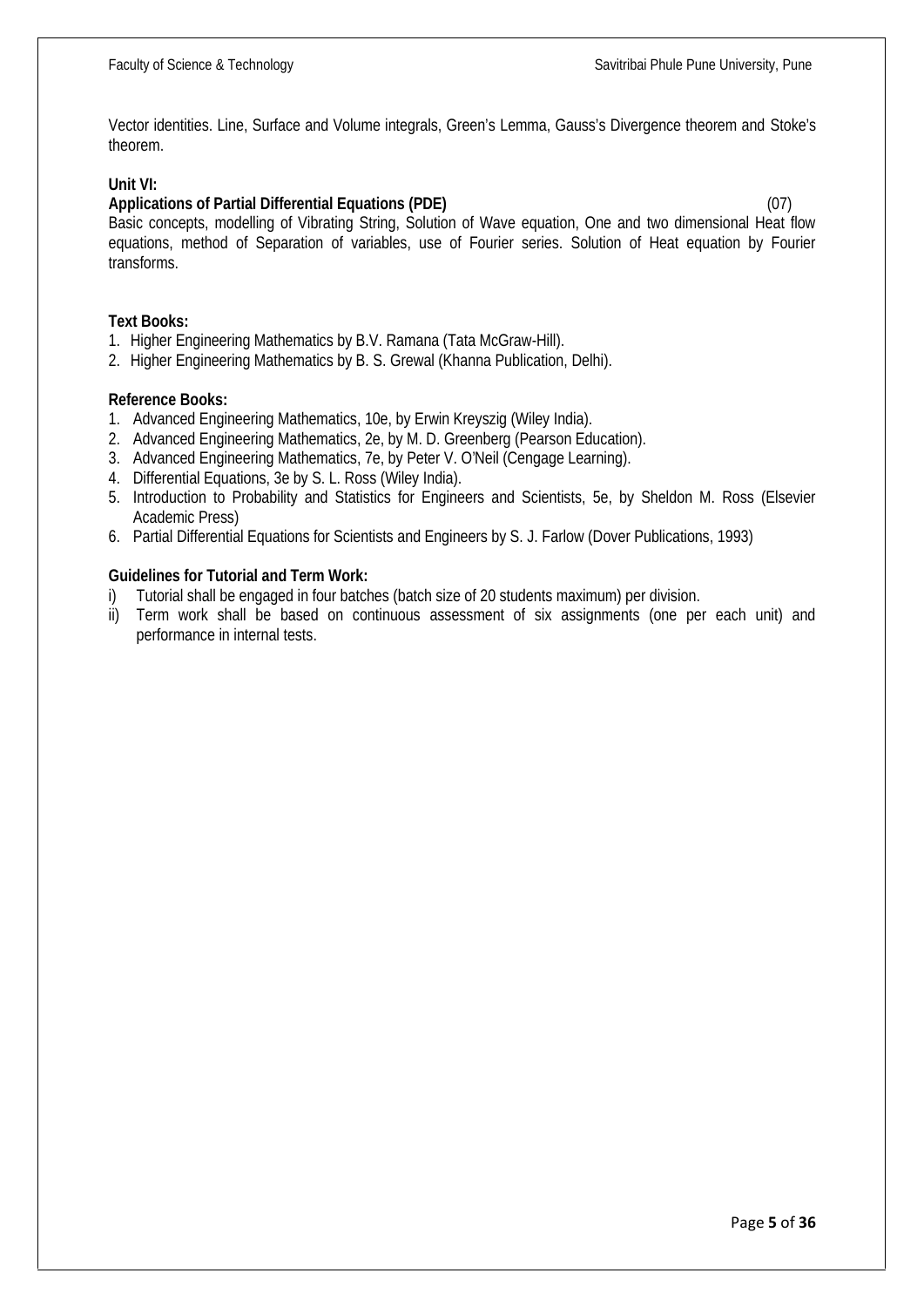# **Industrial Electronics and Electrical Technology 211501**

Lectures: 03 hours / week Theory: 03 In-Sem: 30 Marks

**Teaching Scheme Credit Scheme Examination Scheme** End-Sem: 70 Marks

**Prerequisites:** Basic Electrical Engineering, Basic Electronics Engineering

### **Course Outcomes:**

1. Develop the capability to identify and select suitable DC motor / induction motor /

2. Identify special purpose motor and its speed control method for given industrial application.

- 3. Program Arduino IDE using conditional statements
- 4. Interfacing sensors with Arduino IDE

5. Analyze Microcontrollers and embedded systems terminologies and sensors

#### **Unit I: Introduction to Microcontrollers (07)**

Introduction to microcontroller and microprocessors, role of embedded systems, open source embedded platforms, Atmega 328P- features, architecture, portstructure, sensors and actuators, data acquisition systems, introduction to Arduino IDEfeatures, IDE overview, programming concepts: variables, functions, conditional statements.

#### **Unit II: Peripheral Interface-1 (07)**

Concept of GPIO in Atmega 328P based Arduino board, digital input and output, UART concept, timers, interfacing with LED, LCD and keypad, serial communication using Arduino IDE

#### **Unit III: Peripheral Interface-2 (07)**

Concept of ADC in Atmega 328P based Arduino board, interfacing with temperature sensor (LM35), LVDT, strain gauge, accelerometer, concept of PWM, DC motor interface using PWM

#### **Unit IV: D. C. Machines (07)**

Construction, working principle of D.C. generator, emf equation of D. C. generator (derivation not expected), working principle of D.C. motor, types of D.C. motor, back emf, torque equation for D.C. motor, characteristics of D.C. motor (series and shunt only), three-point starter for D.C shunt motor, methods for speed control of D.C. shunt and series motors, industrial applications.

#### **Unit V: Three Phase Induction Motors (07)**

Constructional feature, working principle of three phase induction motors, types; torque equation, torqueslip characteristics; power stages; efficiency, starters (auto transformer starter, star delta starter); methods of speed control and industrial applications.

#### **Unit VI: Special Purpose Motors (07)**

Construction, working principle, characteristic and applications of stepper motors, A.C. and D.C servomotors, universal motors, industrial applications, brushless DC motors, linear induction motors, single phase induction motors,(types, construction, working principle of split phase and shaded pole type induction motors), descriptive treatment for AC series motor (difference between AC series and DC series motor, construction and working).

#### **Text Books**

- 1. Edward Hughes "Electrical Technology", ELBS, Pearson Education.
- 2. Ashfaq Husain, "Electrical Machines", Dhanpat Rai & Sons
- 3. S. K. Bhattacharya, "Electrical Machine", Tata Mc Graw Hill publishing Co. Ltd,2nd Edition
- 4. Nagrath & Kothari, "Electrical Machines", Tata Mc Graw
- 5. Ajay Deshmukh, 'Microcontrollers Theory and Applications', TATA McGraw Hill
- 6. Arduino microcontroller processing for everyone-Steven F Barret,Morgan and Claypool Publisher.
- 7. C programming with ardino-Warwick Smith Elektor Publication.

#### Page **6** of **36**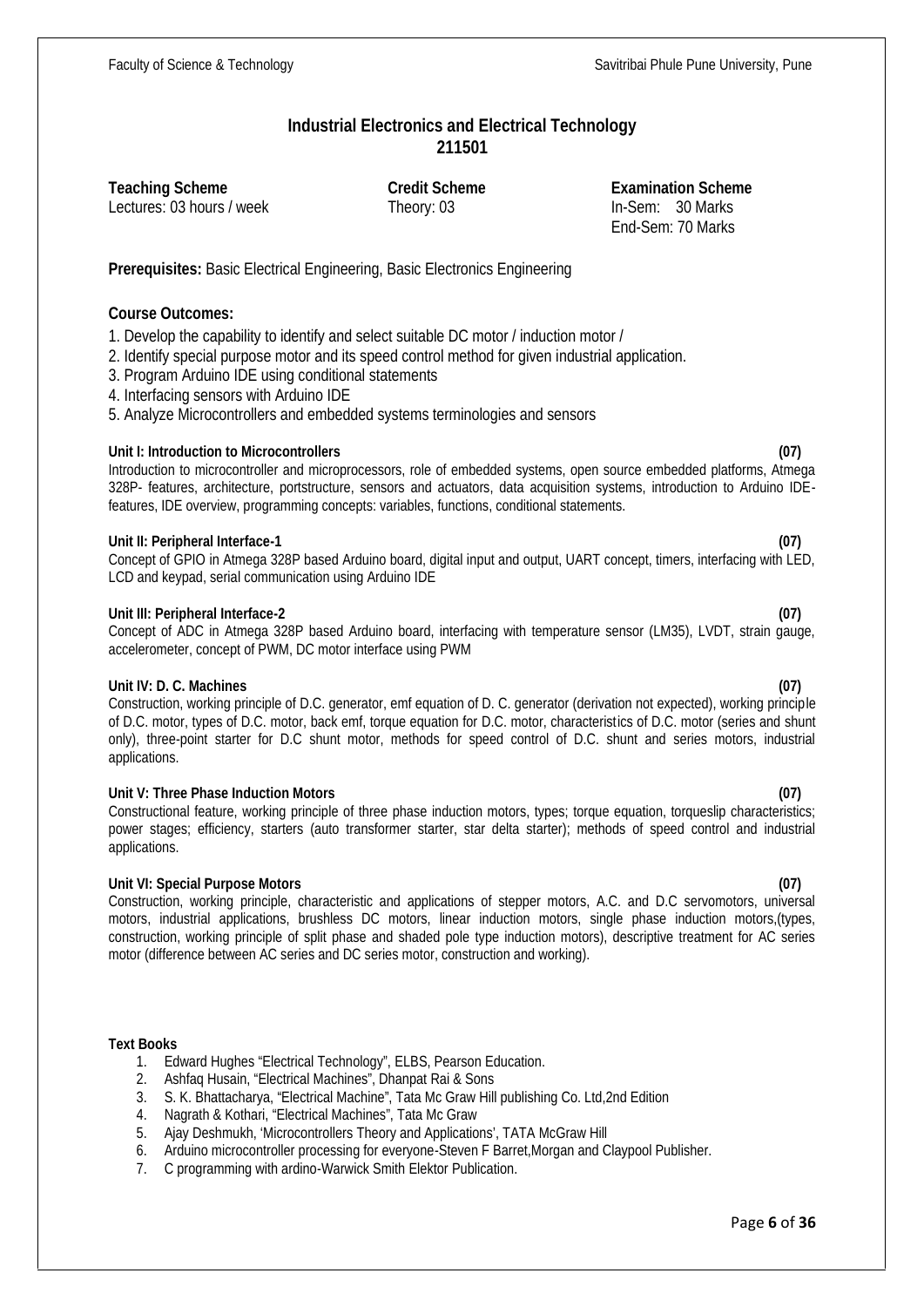#### **Reference**

- 1. Electrical Machines, Lowe, Nelson Publications.
- 2. A.E. Fitzgerald, Charles Kingsley, Stephen D. Umans, "Electrical Machines", TataMcGraw Hill Publication Ltd. Fifth Edition.
- 3. Permanent Magnet Synchronous and Brushless DC Motor Drives, R. Krishnan, CRC press
- 4. Smarajit Ghosh, "Electrical Machines", Pearson Education, New Delhi.[R5]Kenneth J. Ayala, 'The 8051 Microcontroller', Cengage Learning
- 5. Started with Arduino by Massimo Banzi and Michael Shiloh Published by Maker Media, Inc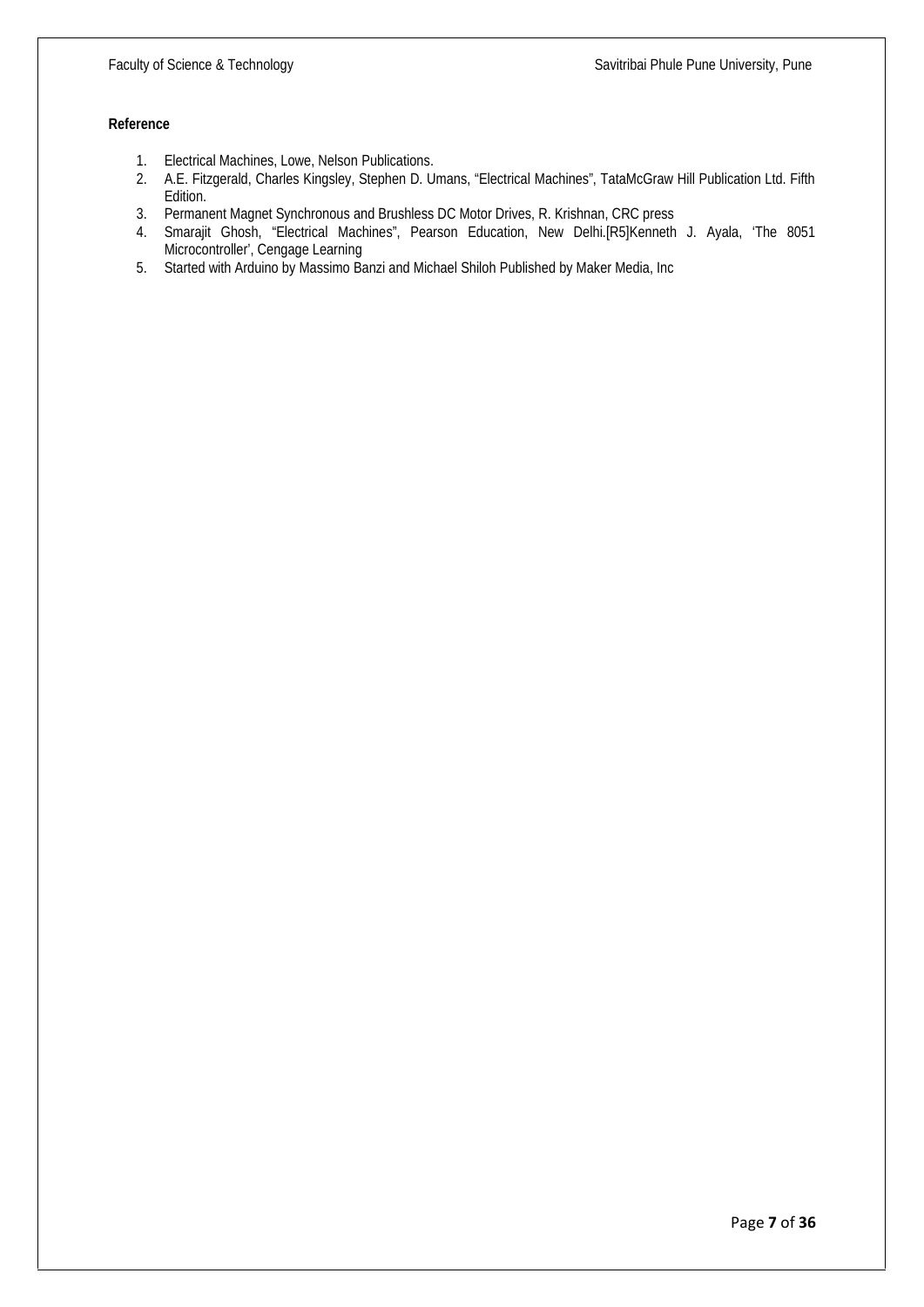# **Strength of Materials 211082 Teaching Scheme Credit Scheme Examination Scheme**

Lectures: 03 hours / week Theory: 03 In-Sem: 30 Marks

End-Sem: 70 Marks

#### \_\_\_\_\_\_\_\_\_\_\_\_\_\_\_\_\_\_\_\_\_\_\_\_\_\_\_\_\_\_\_\_\_\_\_\_\_\_\_\_\_\_\_\_\_\_\_\_\_\_\_\_\_\_\_\_\_\_\_\_\_\_\_\_\_\_\_\_\_\_\_\_\_\_\_\_\_\_\_\_\_\_\_\_\_\_\_\_\_\_ **Prerequisites:** Engineering Mechanics, Physics

#### **Course Outcomes:**

On successful completion of the course students should be able to-

- Understand the concepts of stress and strain at a point as well as the stress-strain relationship for homogeneous, isotropic materials.
- Understand the analysis and design the members subjected to tension, compression, torsion, bending and combined stresses using fundamental concepts of stress, strain and elastic behavior of materials.
- Understand the procedure of determining the stresses and strains in members subjected to combined loading and apply the theories of failure for static loading.
- Understand analysis of slender, long columns and determine and illustrate principal stresses, maximum shearing stress and stresses acting on a structural member.

### **Unit I**

# **Simple stresses and strains**: (0**7)**

Basic Concepts- Concept of stress and strain (linear, lateral, shear and volumetric), Hooke's law, Poisson's ratio, modulus of elasticity, modulus of rigidity, stress strain diagrams for ductile and brittle materials, factor; of safety, working stress, generalized Hooke's law, concept of 3-D stress state, bulk modulus, interrelation between elastic constants**.**

# **Unit II (07)**

# **Axially Loaded Components**

Axial force diagram, stresses, strains, strains & deformations in determinate and indeterminate, homogenous and composite bars under concentrated loads, self-weight and temperature changes.

# **Transversely Loaded Components**

Shear Force and Bending Moment in Determinate Beams due to Concentrated Loads, Uniformly Distributed Loads. Relation between SF and BM Diagrams for Cantilevers, Simple and Compound Beams, Bends Defining Critical and Maximum Values and Positions of Points of Contra Flexure- Construction of Loading Diagram and BMD from SFD and Construction of Loading Diagram and SFD from BMD.

### **Unit III (07)**

# **Bending stresses**

Theory of simple bending, assumptions, derivation of flexure formula, second moment of area of common cross sections with respect to centroidal and parallel axes. Bending stress

### **Shear stresses:**

Concept, derivation of shear stress distribution formula, shear stress distribution diagram for common symmetrical sections, maximum and average shear stress, shear connection between flange and web.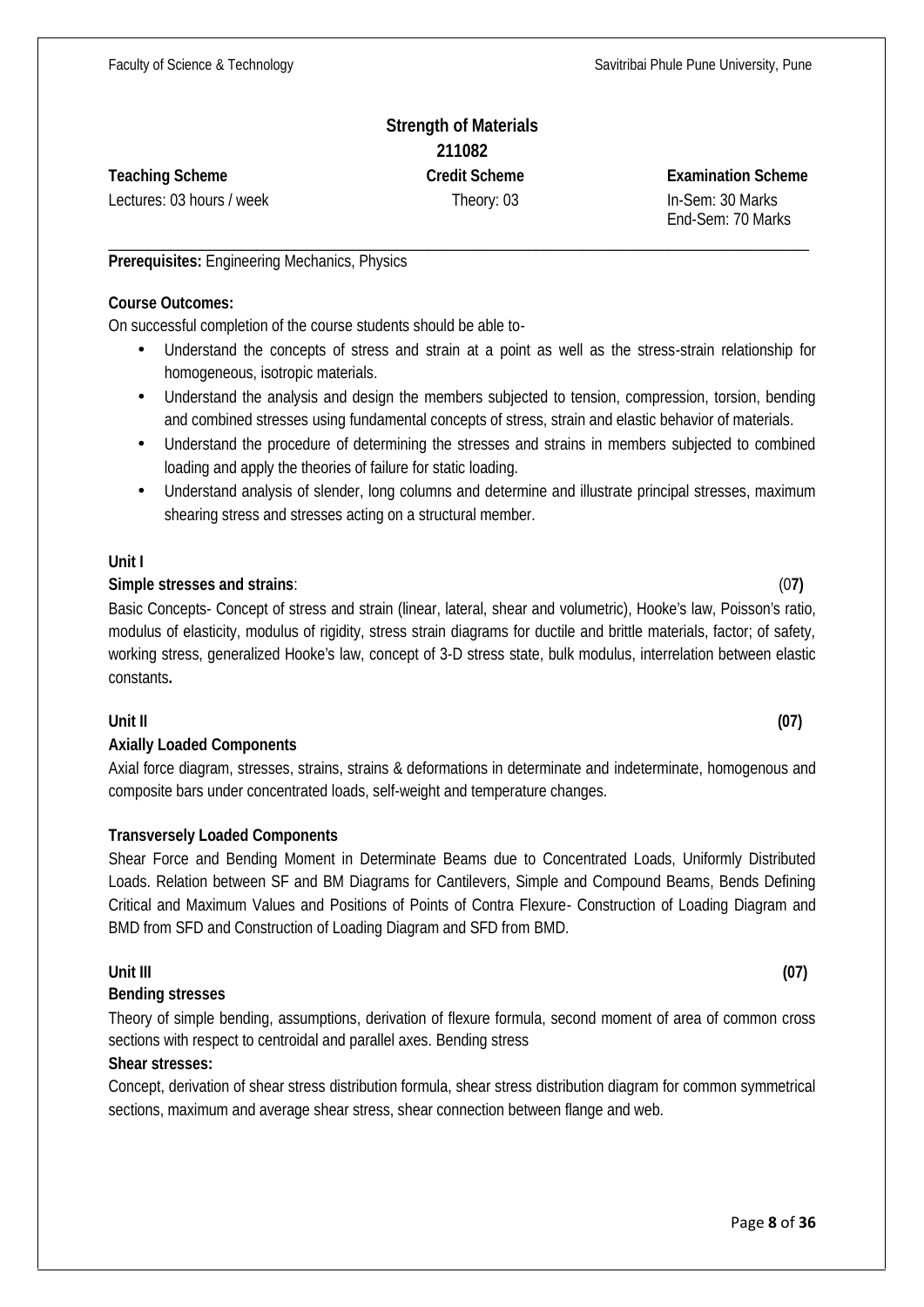# **Unit IV (07)**

# **Transformation of Stresses and Strains**

Normal and shear stresses on any oblique plane. Concept of principal planes. Derivation of expressions for principal stresses and maximum shear stress, position of principal planes and planes of maximum shear, graphical solution using Mohr's circle of stresses.

# **Strain energy and impact**

Concept of strain energy, derivation and use of expressions for deformations of axially loaded members under gradual impact loads. Strain energy due to self-weight.

# **Unit V (07)**

# **Torsion of circular shafts**:

Stresses, strains and deformations in determinate and indeterminate shafts of solid and hollow homogeneous and composite circular cross section subjected to twisting moment. Derivation of torsion equation. Stresses due to combined torsion, bending and axial force on shafts.

# **Cylinders and spherical shells**

Thin and thick cylinders, thin spheres, volumetric strains, pre-stress in cylinders, cylinders under combined loading, compound cylinders analysis, spherical shells analysis.

# **Unit VI (07)**

# **Slope and deflection of Beams:**

Relation between BM and slope, slope and deflection of determinate beams, Double Integration Method (Macaulay's Method).Derivation of Formulae for Slope and Deflection for Standard Cases.

### **Buckling**

Concept of buckling of columns. Derivation of Euler's formula for buckling load for column with hinged ends. Concept of equivalent length for various end conditions. Limitations of Euler's formula. Rankin's formula. Johnson's formula, safe load on columns.

### **Ref**e**rence Books**

- 1. Ramamrutham S. and Narayanan R., "Strength of Materials", Dhanapat Rai and Sons,1992, ISBN: 818743354X
- 2. Rao Prakash "Strength Of Materials- A Practical Approach", Vol I, Universities Press India Limited, ISBN: 8173711259
- 3. Rattan S. S., "Strength of Materials", Tata McGraw-Hill Education,2011, ISBN: 007107256X
- 4. Junnarkar and Shah H J., "Mechanics of Structures", Charotar Press, 2002, ISBN: 81-85594-06-6.
- 5. Rajput R. K., "Strength of Materials", S. Chand Publication. ISBN-10 : 8188458104
- 6. Khurmi R. S., "Strength of Materials", S. Chand Publication., ISBN:8121928222
- 7. Beer F. P., Johnston E. R and Dewolf J. T., "Mechanics of Materials", McGraw Hill Higher Education, 5th edition, 2004, ISBN: 978-007 3529 387.
- 8. Gere J. M. and Timoshenko S. P., "Mechanics of Materials", 4th Edition, PWS Pub. Co, 2001, ISBN 978- 0534934293.
- 9. Popov E. P., "Engineering Mechanics of Solids", Prentice Hall of India LTD, New Delhi, 2008.ISBN-10 :0137261594
- 10. Singer and Pytel, "Strength of Materials", Addison Wesley Publishing Corporation, 1999, ISBN 0 321 04541 6.
- 11. Timoshenko S P. and Young D. N., "Strength of Materials", Affiliated East-West Press PVT. LTD. New Delhi, 2006, ISBN : 8176710199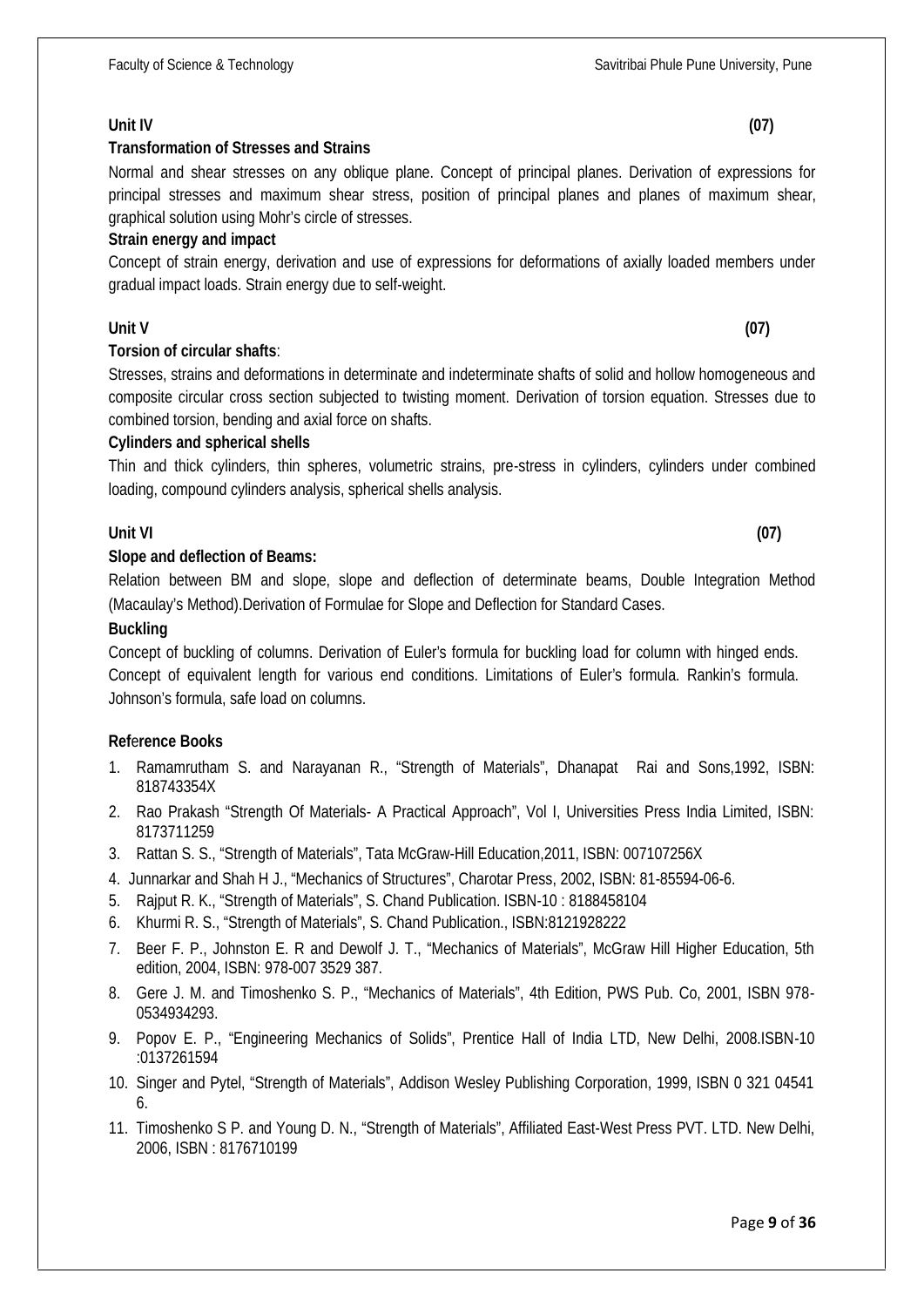# **Manufacturing Technology 211502**

| <b>Teaching Scheme</b>   | <b>Credit Scheme</b> | <b>Examination Scheme</b> |
|--------------------------|----------------------|---------------------------|
| Lectures:03 hours / week | Theory:03            | In-Sem: 30 Marks          |

End-Sem : 70 Marks

**Prerequisites:** Systems of Mechanical Engineering, Physics, Engineering Metallurgy, Strength of material **Course Outcomes:**

Students should be able to

- 1. Describe and classify metal casting processes
- 2. Classify and analyze various forming processes
- 3. Understand special casting and forming processes
- 4. Classify and describe different types of welding and joining processes
- 5. Understand various non conventional machining process.
- 6. Understand various applications of robots in manufacturing

### **Unit I: Casting (07)**

**Sand casting process**: Introduction of sand casting. Patterns, Pattern materials, pattern allowances and design. Core prints and core seats. Mould strength, Ingredients of moulding materials and their effect on mould strength, testing of moulding sand. Melting: types of melting furnace (Cupola, electric arc furnace, Induction furnace- Construction, operations and zones), Casting Design consideration, Metal pouring, Gating system, Principles of gating, design of gating system, solidification time, riser design, cleaning, finishing of casting. Defects and respective remedies in casting. Special Casting Process.

# **Unit II : Forging and Rolling of Metals (07)**

**Fundamentals of Material Forming:** Introduction of forming processes. Concept of plastic deformation Classification of material forming process, Theory of plasticity, Yield criteria for ductile materials: Von- mises criteria, Tresca criteria.

**Forging**: Introduction, Classification of forging processes. Forging equipment- Hammers, presses, Upstter etc., construction, working, capacities and selection of equipment. Basic forging

operations such as fullering, edging, drawing, blocking, finishing etc., Types of forging dies, Cleaning and finishing of forgings, Forging defects and the remedies.

**Rolling of Metals:** Scope and importance of rolling. Types of Rolling Mills - Construction and working. Deformation in rolling and determination forces required. Process variables, Rolling problems: Roll flattening, Roll cambering, Mill spring – its effect on rolling process. Defects in rolling.

# **Unit III: Wire, Rod and Tube Drawing and Extrusion (07)**

**Wire, Rod and Tube Drawing:** Introduction to rod and wire drawing machines - construction and working. Preparation of stock for wire drawing. Wire drawing dies, material and design. Analysis of wire drawing operation, Variables in wire drawing, Maximum reduction in wire in one pass, forces required in drawing. Multiple drawing, strip drawing. Tube Drawing: Methods, force calculation, lubrication in tube drawing.

**Extrusion** Types: Direct, Indirect, impact, hydrostatic extrusion. Dies for extrusion, stock preparation. Extrusion ratio, Circumscribing circle diameter (CCD), Shape factor. Equipment (with and without friction), Work done in extrusion, Metal flow in extrusion, defects. Role of friction and lubricants.Manufacture of seam-less tubes.

### **Unit IV: Welding (07)**

Introduction & classification of welding processes, Types of Electrodes, coding of Electrodes, Electrode efficiency, fluxes, welding symbols. **Arc welding processes**- Basic of electric arc welding: DCSP, DCRP & ACHF. Optimum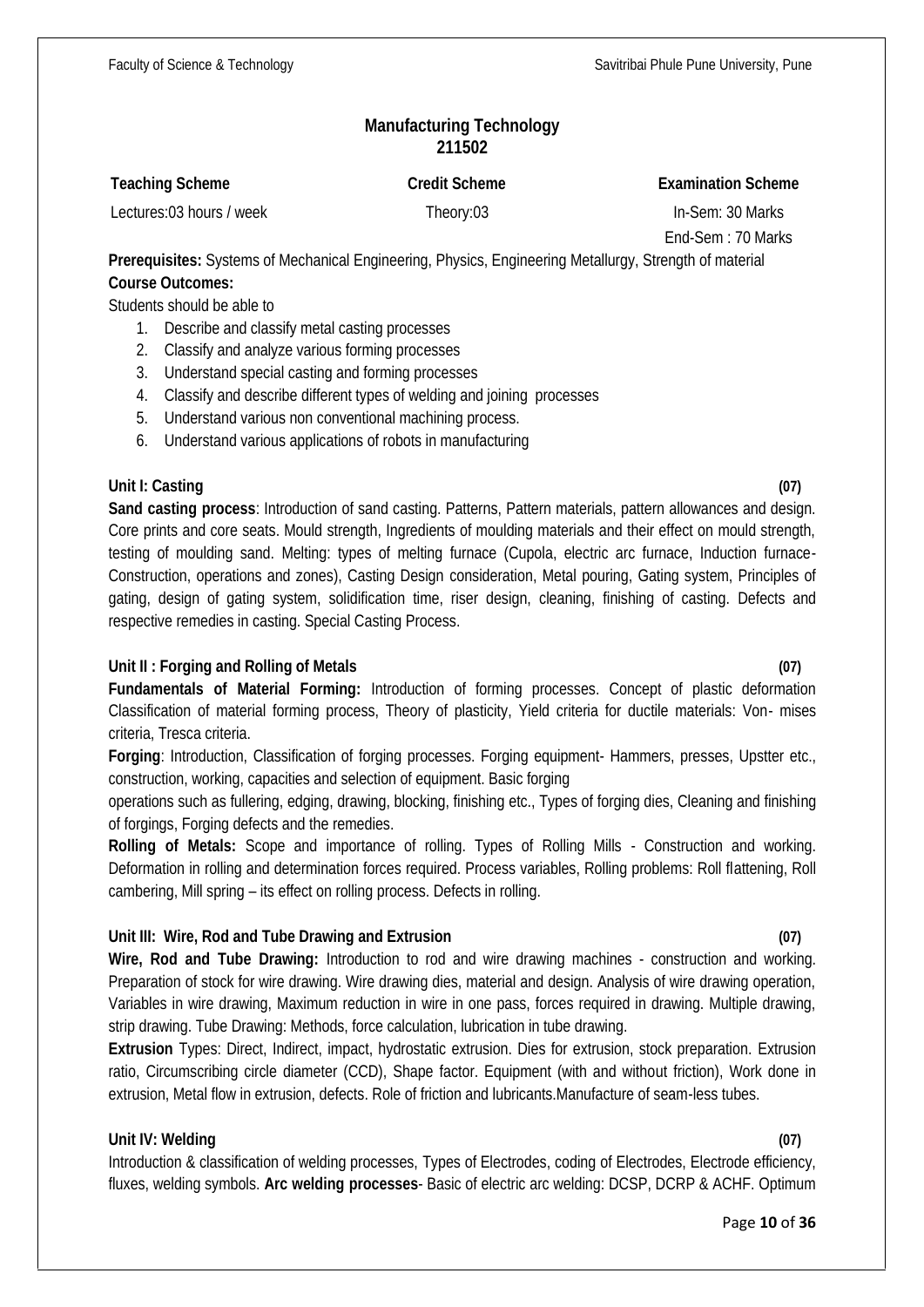arc setting. Carbon arc, submerged arc, Tungsten inert gas (TIG), Metal Inert gas(MIG), Plasma arc, stud welding- Theory, comparison on merits, limitations and applications. **Gas welding**: processes and equipment used, type of flames, adjustment of flames, oxyacetylene welding, gas cutting –merits, limitations and applications. **Electric resistance welding**: processes and equipment used, Spot, Seam, Projection welding, Resistance tube welding, merits, limitations and applications. **Solid state welding:** Ultrasonic, Friction , Explosive, Forge, , Friction stir welding **Special welding processes:** Laser, electron Beam welding, Thermit welding. **Inspection and testing of welding**: visual inspection, destructive & non-destructive testing. Protection and safety in welding.

#### **Unit V: Non-conventional machining process (07)**

Detail study with respect to working principle, process parameter, theoretical analysis, experimental results & comparative assessment of Abrasive jet machining, Ultrasonic machining, Chemical machining, Electrochemical machining, Electro discharge machining, Electron beam machining, laser beam machining, Plasma arc machining, Ion Beam machining, wire cut EDM, Numerical based on above processes

#### **Unit VI: Manufacturing through robot applications (07)**

Loading and/or unloading of parts in machining operations, hazardous work environment for human: forging, casting, press working , spot and arc welding operations etc., repetitive work cycle operations, assembly operations

#### **References:**

- 1. Rao P.N., "Manufacturing Technology, Foundry, Forming and welding", Tata McGraw-hill publishing, 2006, ISBN 0-07-463180-2.
- 2. Dieter, "Mechanical Metallurgy", Mc-graw hill ,ISBN0071004068.
- 3. Rowe G.W., "Principles of Industrial Metal Working Process", Edward Arnold, ISBN8123904282.
- 4. Dr. R. Narayanswamy, Metal Forming Technology, Ahuja Book Co., ISBN8176190020
- 5. Kalpakjian Serope and Schmid Steven, "Manufacturing Engineering & amp; Technology", 2004. ISBN 10: 0131976397 ISBN 13: 9780131976399
- 6. Little Richard., "Welding & amp; Welding Technology", Tata Mc-graw hill, 1992, ISBN 0-07-099409-9.
- 7. Parmar R.S., "Welding Process and Technology", 2ed.,Khanna Publishers, ISBN-10: 8174091262, ISBN- 13: 978-8174091260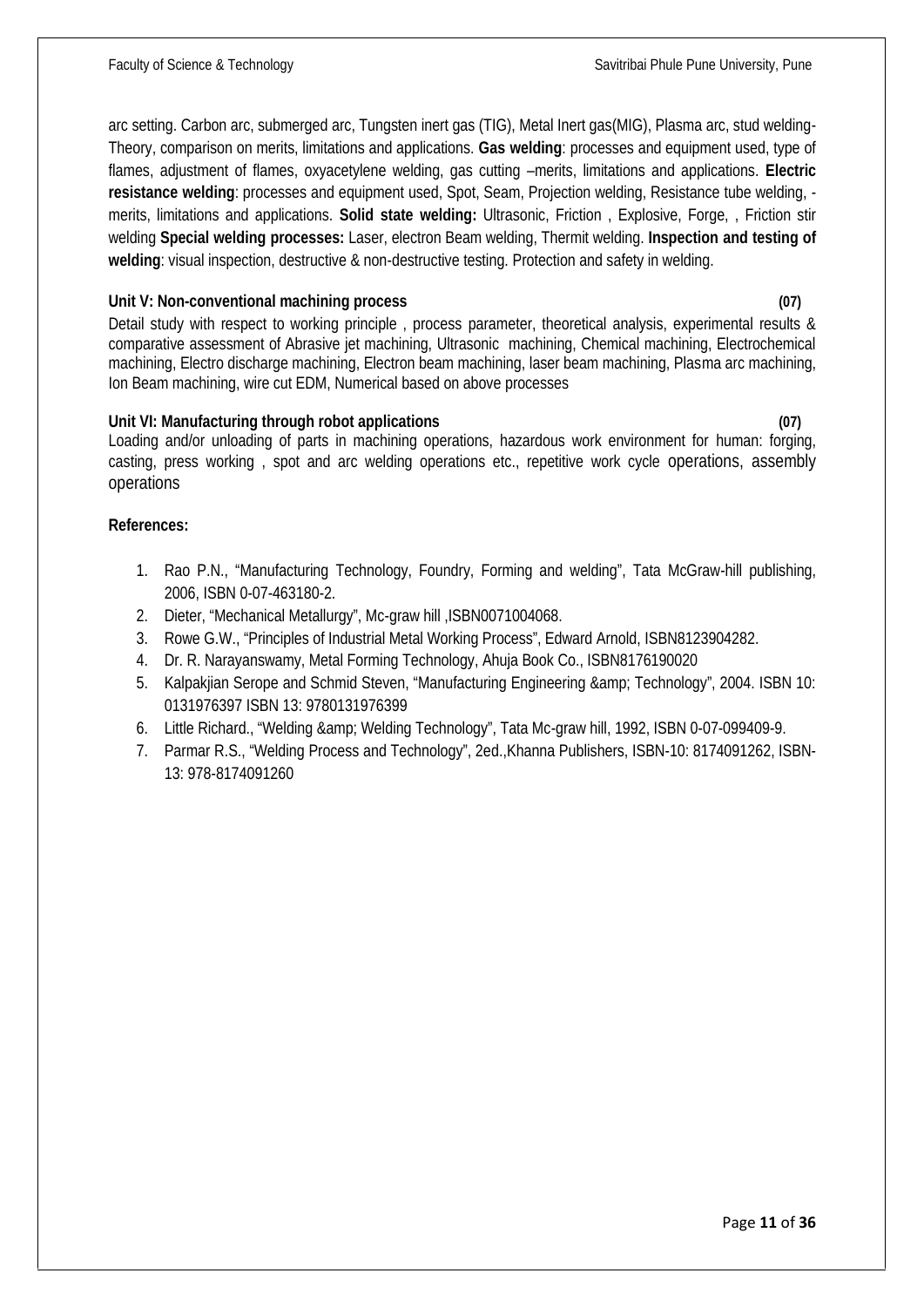# **Material Science and Engineering Metallurgy 211503**

**Teaching Scheme Credit Scheme Examination Scheme** Lectures: 03 hours / week Theory:03 In-Sem: 30 Marks End-Sem : 70 Marks

# **Prerequisites:** Physics, Chemistry

**Course Outcomes**: On successful completion of the course students should be able to-

- 1. Define the mechanical properties of materials and conduct destructive and non destructive tests to evaluate and test the properties of materials
- 2. Draw and explain equilibrium diagrams for various alloy systems
- 3. Work with Iron-Iron carbide equilibrium diagram and apply this knowledge for classification of steels from microstructure observations
- 4. Select proper Heat Treatment, Surface Hardening technique & Isothermal Treatments for the steels considering properties and service requirements
- 5. Distinguish different Alloy Steels and Cast Irons based on chemical compositions and microstructures
- 6. Familiarize with different types of non-ferrous alloys and Composites with their need scope and applications

# **Unit I: Introduction and testing of materials (07)**

Introduction to material science and metallurgy, Classification of Engineering Materials; Crystal Structures, indexing of planes and directions, imperfections in crystal, Plastic deformation – slip and twinning mechanisms, deformation of single crystal and polycrystalline materials; strain or work hardening, effect of strain hardening on properties; Cold and Hot working of metals

Material testing : Tensile test – stress-strain curve and evaluation of properties; compression test, fatigue and creep tests, Erichsen cupping test, Hardness tests – Brinell, Rockwell, Vickers, Poldi; Impact tests; Nondestructive tests – Dye penetrant, Magna flux, Ultrasonic, Eddy current tests, Radiography.

### **Unit II: Equilibrium diagrams (07)**

Related terms and definitions, Hume Rothery's rule of solid solubility, Gibb's phase rule, Polymorphism, Solidification, Dendritic growth, Cooling curves, plotting of equilibrium diagrams, Lever rule, Isomorphous system. Coring, Eutectic systems, Partial eutectic systems, Uses of eutectic alloys, Layer type system, other transformation, non-equilibrium cooling and its effects

### **Unit III: Powder Metallurgy (07)**

Process in brief, powder characteristics, powder manufacturing, Advantages and limitations, Production of sintered structural components such as self lubricated bearing, cemented carbide tools, cermets, refractory metals, electrical contact materials, friction materials, Diamond impregnated tools etc.

### **Unit IV: Steels and Cast Irons (07)**

Iron-iron carbide equilibrium diagram, Critical temperatures, Classification and applications of steels, Specifications of steels like BIS, EN, AISI, SAE; Alloy Steels -Effects of alloying elements, classification of alloying elements. Stainless Steels, Sensitization of stainless steel, weld decay of stainless steel. Tool steels and tool materials; Cast Irons: Classification, Effects of various parameters on structures and properties of cast irons, **Applications** 

# **Unit V: Heat treatment of steels (07)**

Introduction to heat treatment furnaces and Furnace atmospheres; Transformation products of austenite, Timetemperature- transformation diagrams, Critical cooling rate, Continuous cooling transformation diagrams; Quenching media; Annealing, Normalizing, Hardening, Effects and Elimination of retained austenite, Tempering, Hardenability testing Carburizing, Nitriding, Carbonitriding, Flame hardening and Induction hardening; Isothermal heat treatments such as austempering, patenting, iso-forming, martempering, ausforrning.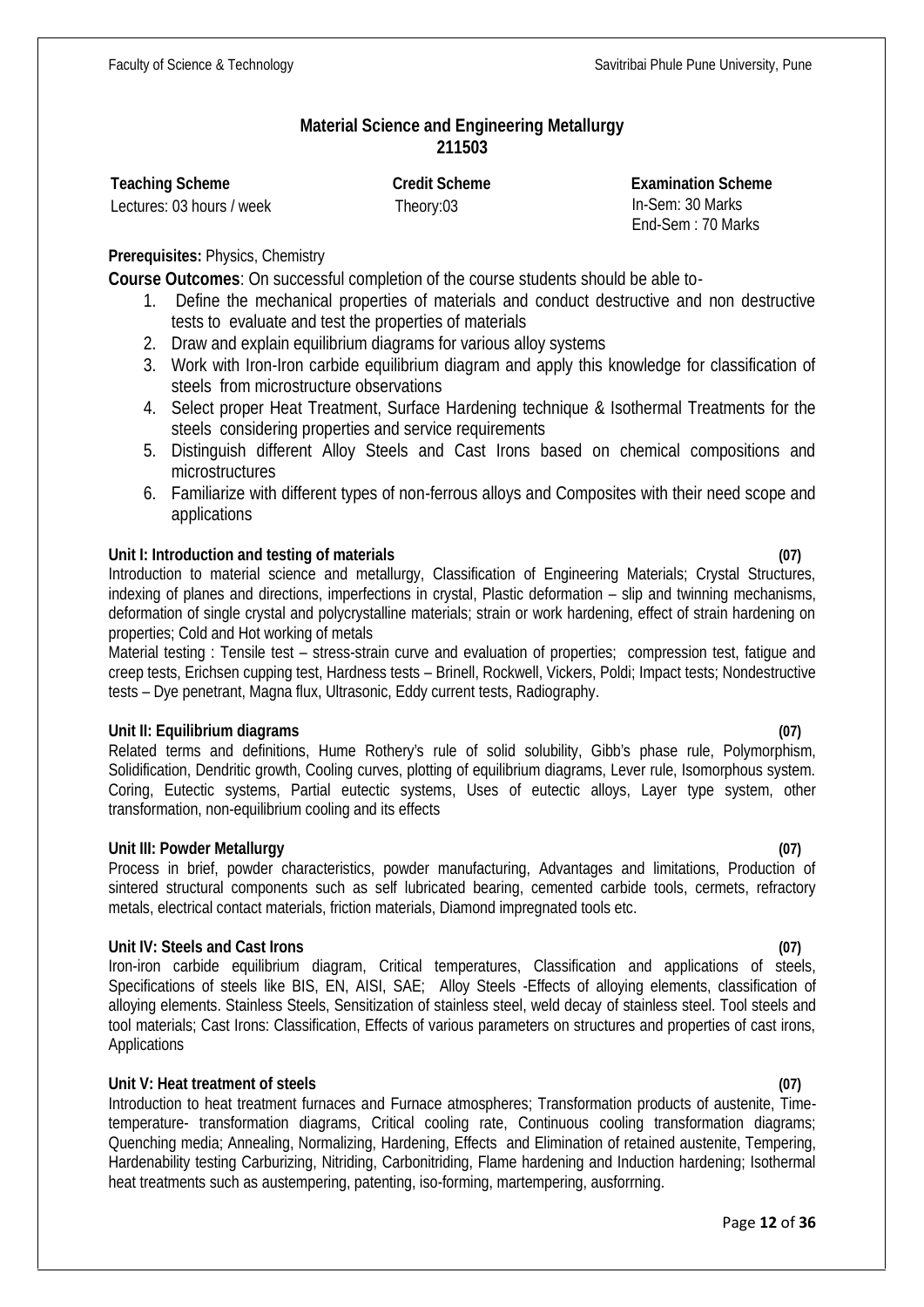#### **Unit VI: Non-ferrous and Modern Engineering Materials (07)**

Copper alloys – brasses and bronzes, Aluminum alloys, Solders, Bearing materials and their applications, Precipitation hardening alloys. High Temperature materials such as Nimonics, Super alloys, Ti-alloys etc.; Composites- Types, Characterization, Production techniques & Applications, Metal -Matrix composites, Particulate & Fibre composites; Biomaterials; Nano Materials; Sports materials.

#### **Text-books:**

1. Kodgire V. D., "Material science and metallurgy for Engineers", Everest Publishing House, Pune, ISBN 81 86314 00 8.

2. K. G. Bundinski, M. K. Bundinski , "Engineering Materials" Prentice Hall of India Pvt. Ltd., New- Delhi.

3. Higgins "Engineering Metallurgy", Part I Applied Physical Metallurgy, English Language book Society / Edward Arnold.

4. Smith W. F., "Principles of Material Science and Engineering", McGraw- Hill Inc. Book Company ISBN 0 07 122920 5.

#### **Reference Books:**

1. Rollason E. C., "Metallurgy for Engineering", ELBS Publishing.

2. Clark D.S.and Vamey W. R. "Physical Metallurgy for Engineers", East-West Press Pvt. Ltd., New Delhi.

3. Avner, *"An* introduction to physical metallurgy", TMH publication.

4. Donald R. Askeland & Pradeep Phule. ," The science and engineering of materials", Thomson Asia Pvt.LTD, ISBN 981 243 855 6.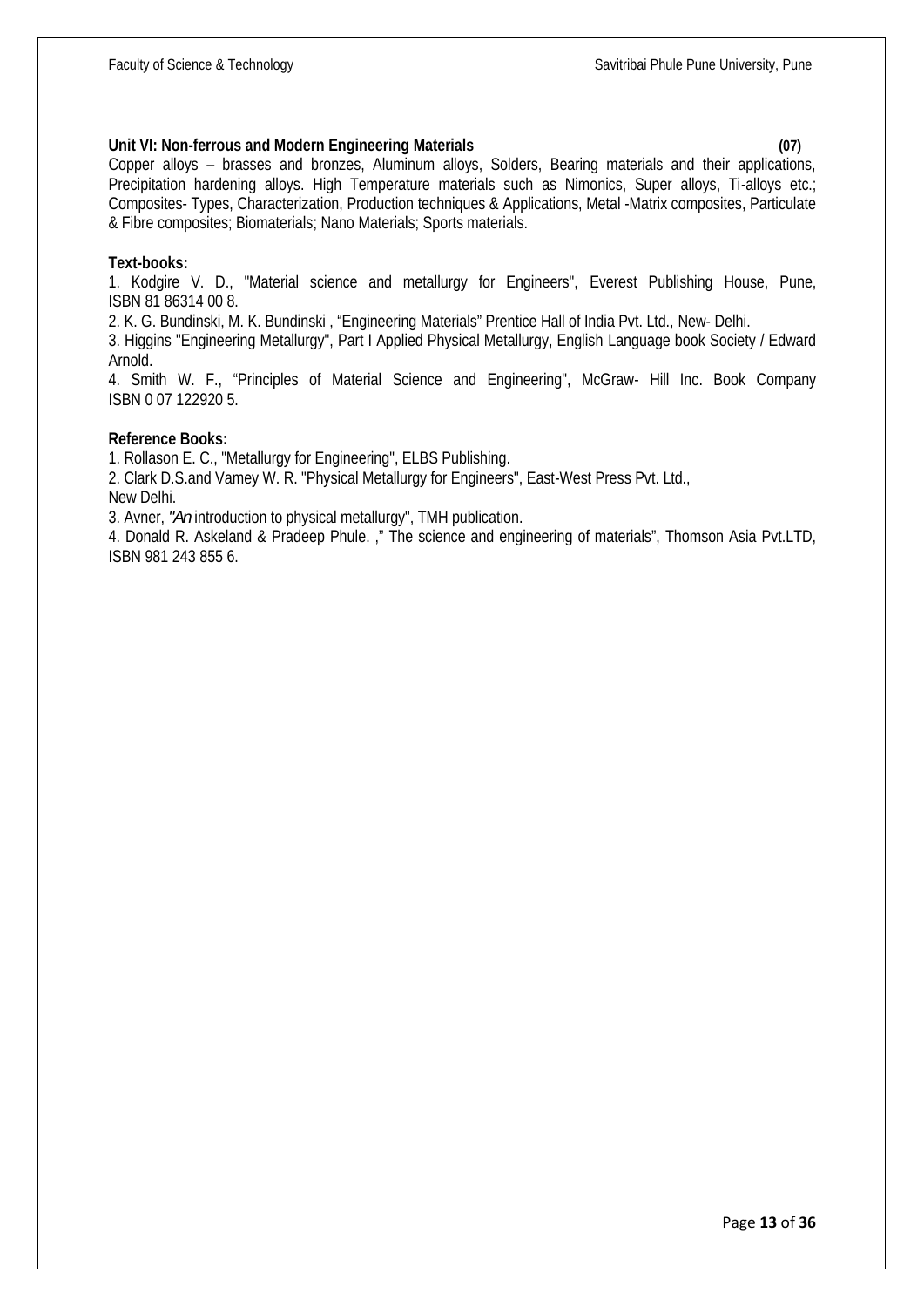## **Industrial Electronics and Electrical Technology Lab 211504**

**Teaching Scheme Credit Scheme Examination Scheme** Practical: 02 hours / week Practical: 01 Term Work: 25 Marks

**List of Practicals: (Any 4 out of 1 to 6 and any 4 out of 7 to 12)**

## **Electrical Engineering**

1. Speed control of DC shunt motor.

- 2. Brake test on DC shunt motor.
- 3. No load and blocked rotor test on 3 phase Induction Motor.
- 4. Load test on 3 phase Induction Motor.
- 5. Load test on single phase Induction Motor.
- 6. Study of starters for AC and DC motors

# **Electronics Engineering**

- 7. Interfacing of LED to blink after every 1 sec.
- 8. Display data using serial communication.
- 9. Interfacing of LCD to display the message and interface with keypad to display the key pressed.
- 10. Interfacing of temperature sensor (LM35) and show output on LCD/serial terminal.
- 11. Interfacing of strain gauge sensor and LVDT to measure the parameters.
- 12. Study of interfacing accelerometer to change the speed of DC Motor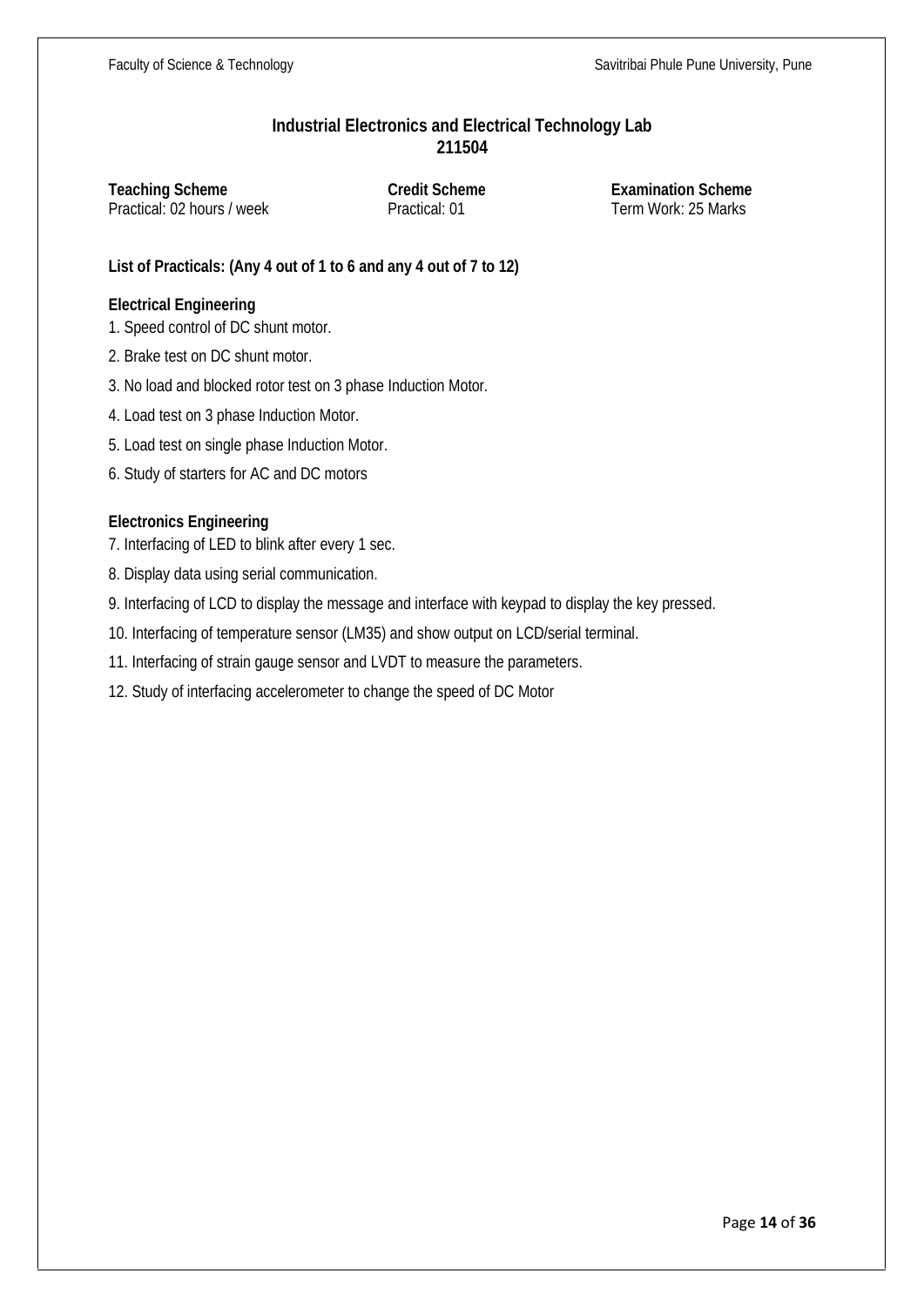# **Strength of Materials Lab 211086 Teaching Scheme Credit Scheme Examination Scheme**

Practical: 02 hours / week Practical: 01 Oral: 25 marks

\_\_\_\_\_\_\_\_\_\_\_\_\_\_\_\_\_\_\_\_\_\_\_\_\_\_\_\_\_\_\_\_\_\_\_\_\_\_\_\_\_\_\_\_\_\_\_\_\_\_\_\_\_\_\_\_\_\_\_\_\_\_\_\_\_\_\_\_\_\_\_\_\_\_\_\_\_\_\_\_\_\_\_\_\_\_\_\_\_

List of Practical

- 1. Stress and Deflection Analysis of Cantilever beam.
- 2. Stress and Deflection analysis of Simply Supported beam using ANSYS.
- 3. To draw Shear stress and Bending moment diagram for a Beam using ANSYS.
- 4. Stress and Deflection Analysis of Column using ANSYS
- 5. Computer program for truss subjected to plane forces.
- 6. Computer program for beams subjected to transverse forces and moments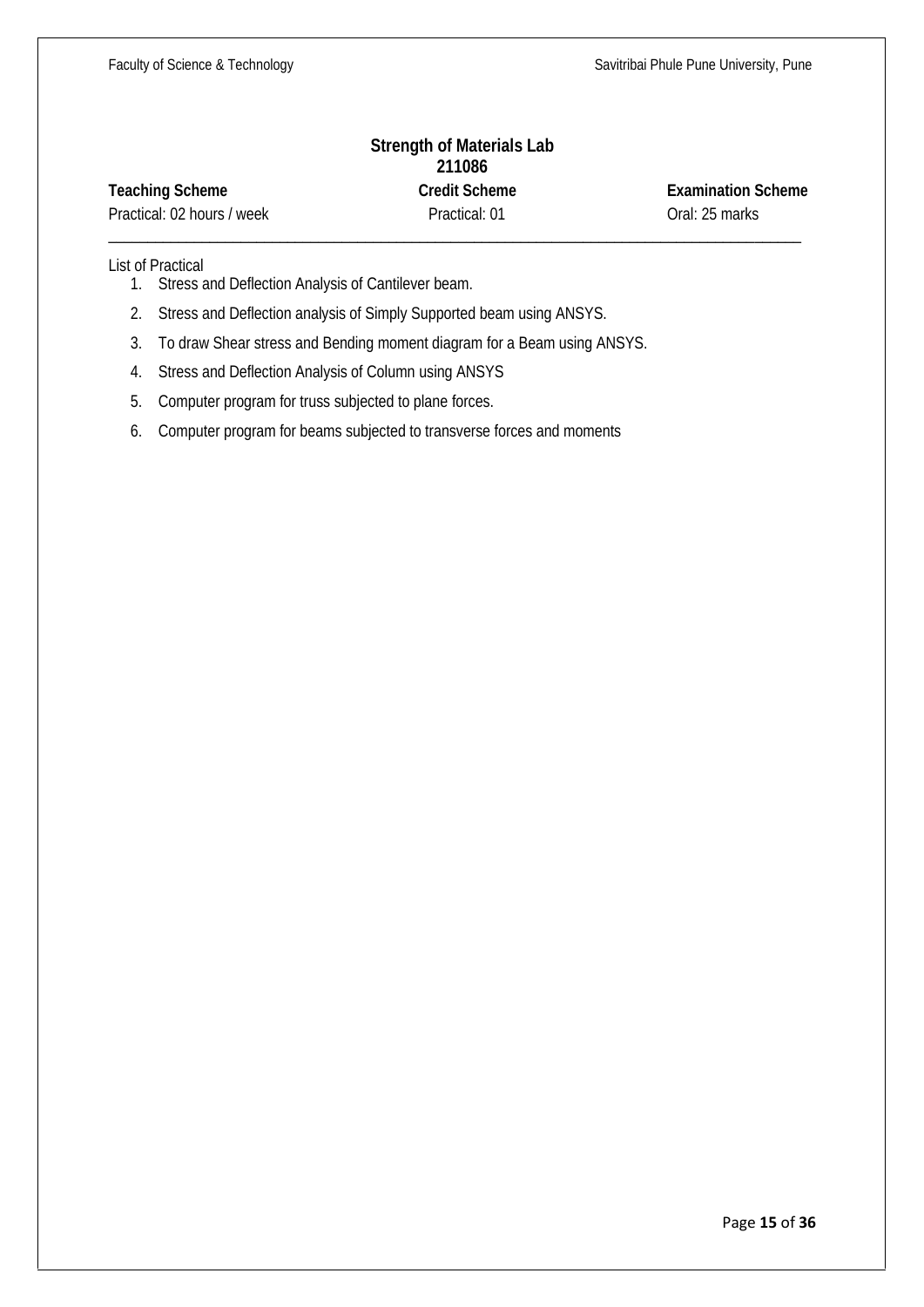# **Manufacturing Technology Lab 211505**

**Teaching Scheme Credit Scheme Examination Scheme** Practical: 02 hours / week Practical:01 Practical:50 Marks

# **List of Experiments**

Students have to perform mini-projects in workshop related to following topics

**Job 1:** Making simple solid pattern involving wood turning operation and preparing mould. (one job)

**Job 2:** Demonstration on MMA, TIG, MIG, Resistance welding (spot welding) and fabricate a job involve various welding processes like manual metal arc welding (MMA),TIG, MIG.(one job)

**Job 3:** Job involving various operations on lathe (step, taper turning, drilling, chamfering knurling etc.) and at list

one operation on drilling machine, milling machine and cylindrical grinding. (one job)

**Job 4:** Prepare prototype using 3D Printing/additive manufacturing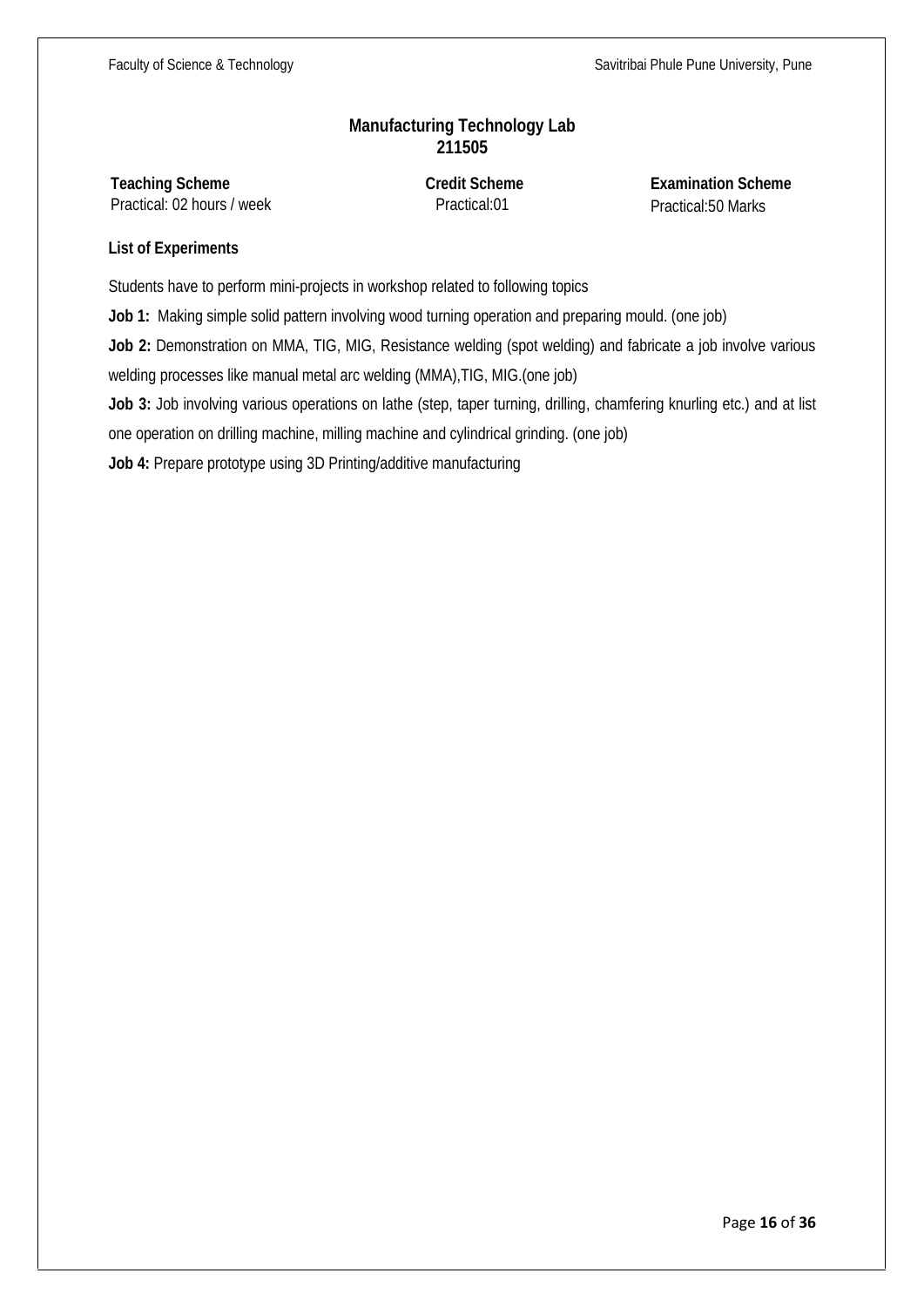# **Material Science and Engineering Metallurgy Lab 211506**

Practical: 02 hours / week

Practical:01 OR: 25 Marks

**Teaching Scheme Credit Scheme Examination Scheme**

#### **List of Experiments:**

- 1. Brinell and Poldi hardness test
- 2. Vickers and Rockwell hardness test

3. Erichsen Cupping test

- 4. Impact tests
- 5. Non- destructive testing magnaflux testing, dye penetrant test, ultrasonic testing, eddy current testing
- 6. Tensile test on mild steel and aluminium test pieces.
- 7. Study and drawing of microstructures of various steels and cast irons
- 8. Study and drawing of microstructures of hardened steel, tempered steel.
- 9. Jominy hardenability test on steel
- 10. Hardening and tempering of steel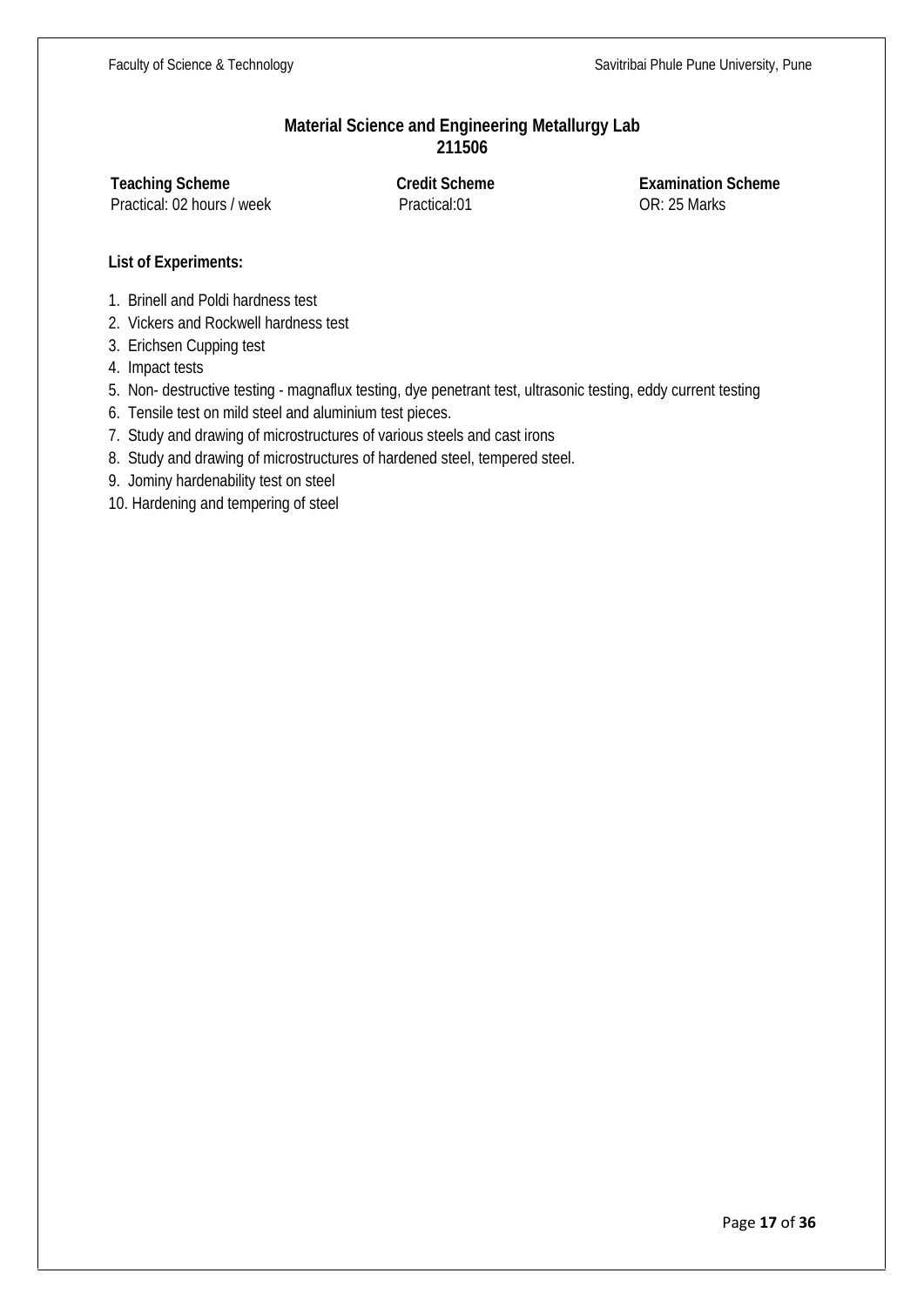# **C-Programming Lab 211507**

Practical: 04 hours / week

**Teaching Scheme Credit Scheme Examination Scheme**<br> **Practical: 04 hours / week Practical: 02 Examination Scheme Practical: 02 Term Work: 50 Marks** 

- 1. Syntax and structure of C-programming.
- 2. Data types, Operators and Expressions in C
- 3. Formatted and unformatted I/O in C with preprocessor directives
- 4. Programming knowledge using Decision Statements (if, if-else, if else if ladder, switch and GOTO)
- 5. Loop & nested loop Statements (for, while, do-while)
- 6. Programming with Pointer, String and Function call by reference.
- 7. Programming with Structure.
- 8. Creating data files and file handling in C.
- 9. Minimum 2 case studies of C-Programming related to Production Engineering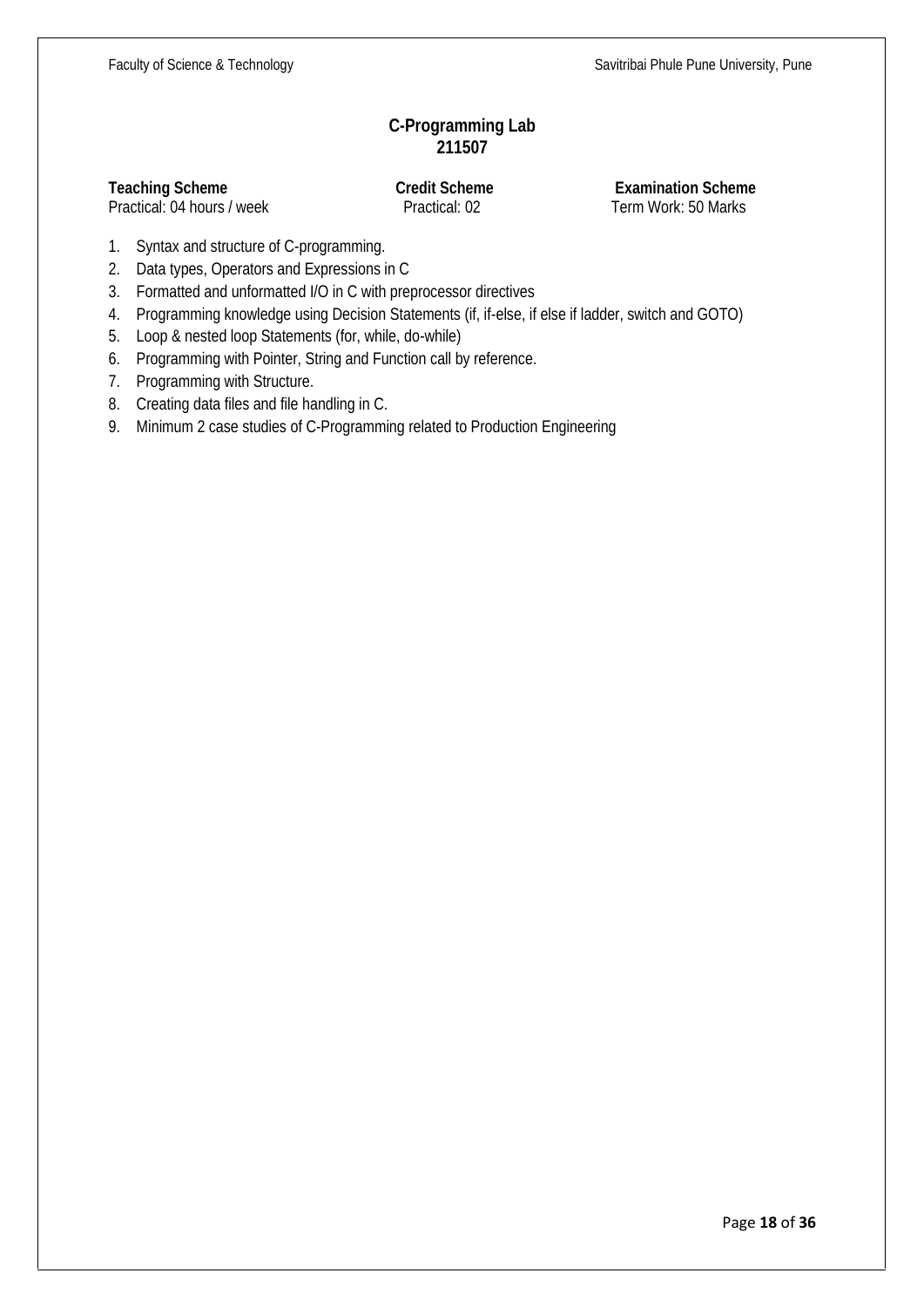# **Mandatory Audit Course 3: Road Safety 211090**

Road transport remains the least safe mode of transport, with road accidents representing the main cause of death of people. The boom in the vehicle population without adequate road infrastructure, poor attention to driver training and unsatisfactory regulation has been responsible for increase in the number of accidents. India's vehicle population is negligible as compared to the World statistics; but the comparable proportion for accidents is substantially large.

The need for stricter enforcement of law to ensure greater safety on roads and an environment-friendly road transport operation is of paramount importance. Safety and security are growing concerns for businesses, governments and the traveling public around the world, as also in India. It is, therefore, essential to take new initiatives in raising awareness, skill and knowledge of students as one of the ibid stake holders who are expected to follow the rules and policies of the government in order to facilitate safety of individual and safe mobility of others.

# **Course Contents:**

- 1. Existing Road Transport Scenario
- 2. Accident Causes & Remedies
- 3. Road Accident Investigation & Investigation Methods
- 4. Vehicle Technology CMVR & Road Safety
- 5. Regulatory / Legislative Provisions for Improving Road Safety
- 6. Behavioral Training for Drivers for Improving Road Safety
- 7. Road Safety Education
- 8. Road Engineering Measures for Improving Road Safety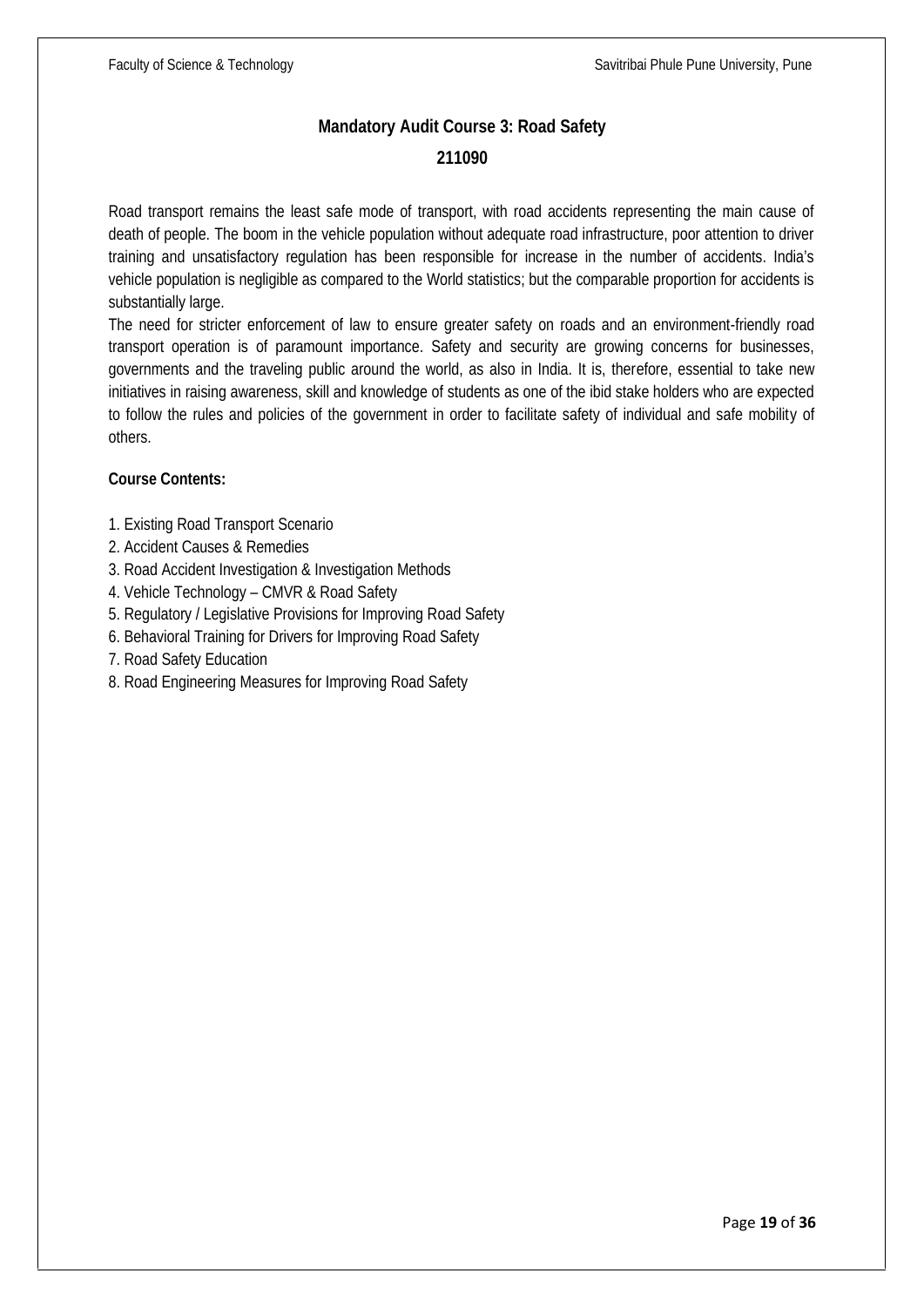## **Industrial Engineering and Management 211508**

**Teaching Scheme Credit Scheme Examination Scheme** Lectures: 03 hours / week Theory: 03 In-Sem: 30 Marks End-Sem: 70 Marks

**Prerequisites:** Knowledge of machines used in manufacturing organizations

### **Course Outcomes:**

Students will be able to

- 1. Describe Principles and Types of Management
- 2. Interpret Theories of Motivations and leadership
- 3. Develop Entrepreneurship skills
- 4. Apply various Tools and techniques of Industrial Engineering for Productivity improvement
- 5. Apply Method study and examine the recorded facts and propose new method
- 6. Apply Work Measurement techniques to determine standard time

### **Unit I: Evolution of Management Practices (07)**

Characteristics, objectives Functions, Principles and Types of Management., Scientific Management-Contribution of F. W. Taylor, Henry Fayol Gantt, Maynard and Indian contributors to the Management thought. **Organization:** Definition, Principles, Function and Types of organization structure, Different forms of Business—Proprietor, Partnership Firm, Private & Public limited company, Cooperative, Private &Public Trusts.

### **Unit II: Motivation (07)**

Human Needs and Types of Motivation, Theories of Motivations-Maslow's theory, McGregor's Theory of X and Theory of Y, Herzberg's Theory of two factor, David C. McCelland's Theory of Achievement, Expectance/valence Theory of Victor Vroom, Porter & Lawler's Model. Group dynamics: Types, characteristics, objectives of Group Dynamics Leadership: Definition, styles & functions of leadership, qualities for good leadership, role of the leader, Theories of leadership, Managerial grid, professional and business ethics.

### **Unit III: Entrepreneurship development (07)**

Characteristics of successful entrepreneurs, communications skill, problem solving skill and process, Basic element of Business plans, Sources of finance, Selection of Business location, Record keeping system, Analysis financial performance, Break even analysis, Technology and Business, Strategies for Business Growth, Concept related to start-up and Intellectual Property Rights (IPR).

### **Unit IV: Industrial Engineering (07)**

History, Development, Definition, Functions & Applications of Industrial Engineering. Tools and techniques of Industrial Engineering, Introduction to work study and work content.

**Productivity Engineering Productivity:** factor productivity, total productivity; labour Productivity, measurement of Productivity, Productivity improvement techniques. Productivity improvement programme. **Wages and incentives:** Concept of wages, factors affecting wages, Job evaluation, merit rating.

### **Unit V: Method Study (07)**

Steps, Tools and Techniques used in the Method Study, outline Process Chart, Flow process Chart, Symbols, Flow Diagrams, Two Handed Chart, String diagram, Multiple Activity Chart, 5W and 1 H,Use of Motion Pictures and its analysis SIMO chart, cyclegraphChronocylegraph. Developing, Presentation, Installation & Maintenance of new Methods. Principles of motion economy.

### **Unit VI: Work Measurement Time Study (07)**

Aim & Objectives, Terminology & Tools, Use of stopwatch procedure in making Time Study. Time Study Forms, Performance rating, allowances and its types. Calculation of Standard Time.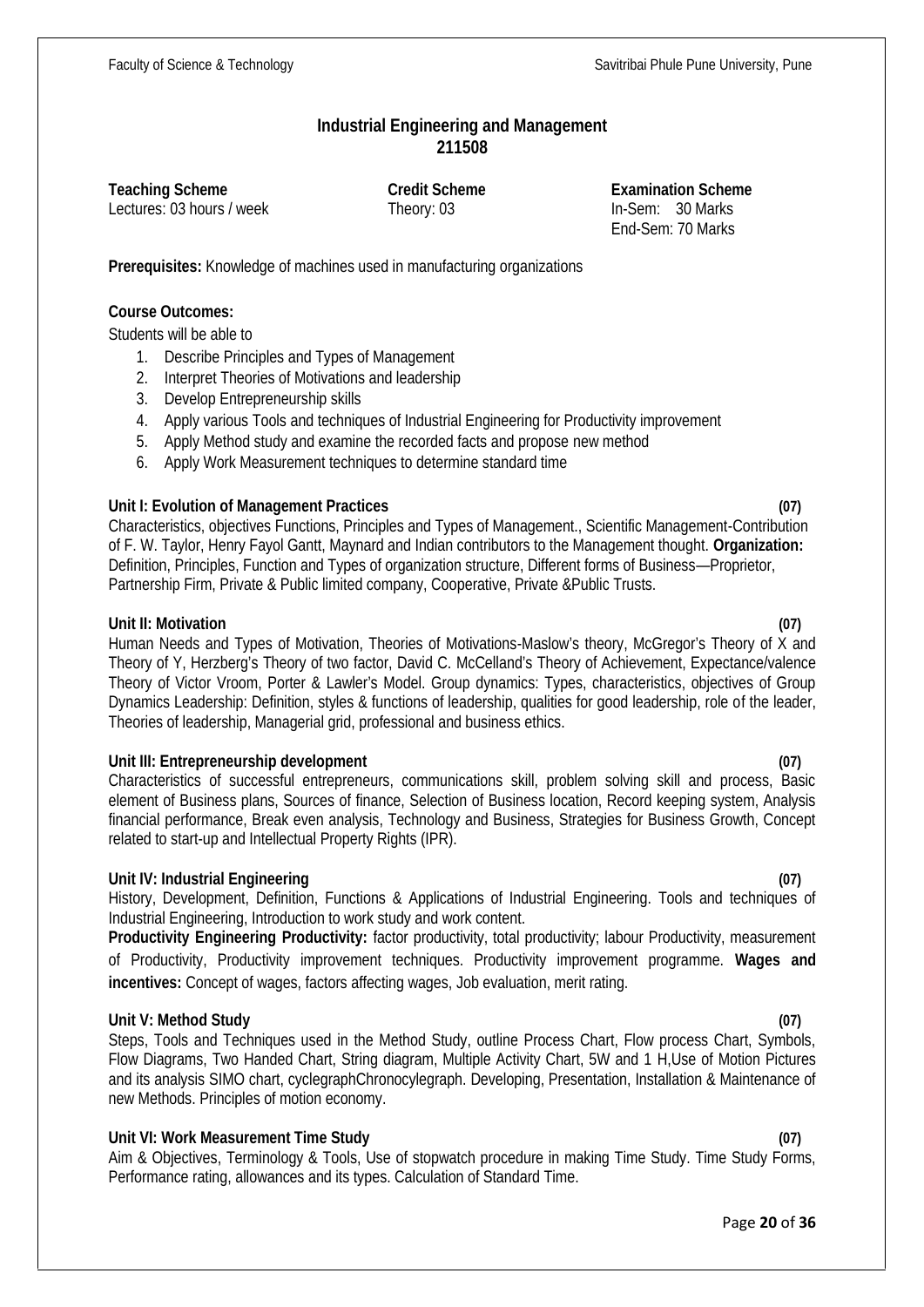**Work Sampling:** Introduction to work sampling. Determinations of Standard time using work Sampling. Synthetic & Standard data Methods: Concepts, Introduction to PMTS, MTM1, WFS, and Basic Motion Time Study. MTM2 & Other second Generation Methods, MOST and other advanced work measurement techniques.

#### **Text Books:**

1. M. Telsang, Industrial Engineering and Production Management, S. Chand Publication, ISBN 81 219 1773 5. 2. O. P. Khanna, Work Study , Dhanpat Rai Publications, New Delhi.

3. Banga& Sharma, Industrial Organisation& Engg. Economics, Khanna Publishers, 2001, ISBN 81-7409-078-9

4. Chabra T. N., Principles & Practices of Management, Dhanpatlal&compony.

5. Mahajan M., Industrial Engineering and Production ManagementDhanpat Rai and Sons Publishers, 2005, ISBN-81-7700-047-0

#### **Reference Books:**

1. H. B. Maynard and others, Industrial Engineering Handbook, IVth edition McGraw Hill Publications, ISBN 0-07- 041084-4.

2. Introduction to Work Study, ILO Universal Pub. Co,B'bay,ISBN 81 85027 06

3. Ralph M. Barnes,Motion and Time Study: Design and Measurement of Work J. Wiley & Sons.

4. Koontz Harold and Weihrich Heinz, Essentials of management, 7ed, Tata McGraw Hill publishing, 2008, ISBN 0-07-0623030-x.

5. Luthans f., Organizational Behaviour, McGraw-Hill Company, 2008, ISBN 81-317-0502

6. Cynthia L. Greene, Entrepreneurship: Ideas in Action, Thomson, ISBN-981-243-257-1.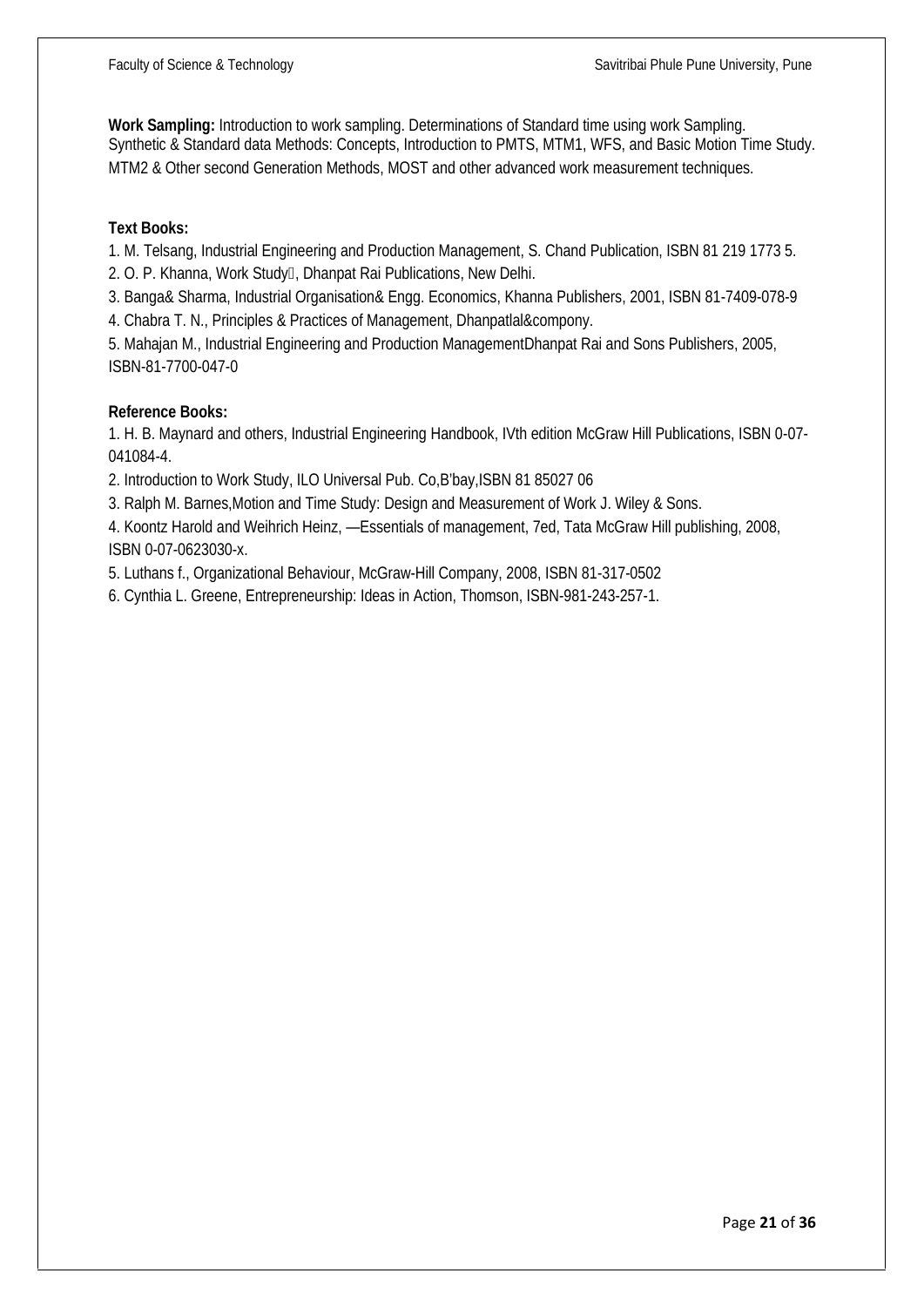# **Control System Engineering 211509**

**Teaching Scheme Credit Scheme Examination Scheme** Lectures: 03 hours / week Theory: 03 In-Sem: 30 Marks

End-Sem: 70 Marks

**Prerequisites:** Algebra, Calculus, Linear algebra, Ordinary differential equations, Signals and systems

**Course Outcomes:** After completion of this course, the student will be able to:

1. Model a physical system and express its internal dynamics and input-output relationships by means of block diagrams, mathematical model and transfer functions.

2. Understand and explain the relationships between the parameters of a control system and its stability, accuracy, transient behavior.

3. Identify the parameters that the system is sensitive to. Determine the stability of a system and parameter ranges for a desired degree of stability.

4. Plot the Bode, Nyquist, Root Locus diagrams for a given control system and identify the parameters and carry out the stability analysis.

5. Determine the frequency response of a control system and use it to evaluate or adjust the relative stability,

6. Design a P, PD, PI, or PID controller based on the transient and steady state response criteria.

# **Unit I: Introduction to Control Systems (07)**

Introduction to Control Systems: Types of Control Systems, Effect of Feedback Systems, Differential equation of Physical Systems – Mechanical Systems, Electrical Systems, Analogous Systems. Block diagrams and signal flow graphs: Transfer functions, Block diagram algebra and Signal Flow graphs.

### **Unit II: Time Response of feedback control systems (07)**

Time Response of feedback control systems: Standard test signals, Unit step response of First and Second order Systems. Time response specifications, Time response specifications of second order systems, steady state errors and error constants. Introduction to PI, PD and PID Controllers (excluding design).

### **Unit III: Stability analysis (07)**

Stability analysis: Concepts of stability, Necessary conditions for Stability, Routh stability criterion, Relative stability analysis: more on the Routh stability criterion, Introduction to Root-Locus Techniques, The root locus concepts, Construction of root loci.

### **Unit IV: Frequency domain analysis and stability (07)**

Frequency domain analysis and stability: Correlation between time and frequency response, Bode Plots, Experimental determination of transfer function. Introduction to Polar Plots, (Inverse Polar Plots excluded) Mathematical preliminaries, Nyquist Stability criterion, (Systems with transportation lag excluded) Introduction to lead, lag and lead-lag compensating networks (excluding design)

### **Unit V: Digital Control System and PLC (07)**

Introduction to Digital Control System: Introduction, Spectrum Analysis of Sampling process, Signal reconstruction, Difference equations, Functions of PLC, Advantages, Architecture, working of PLC, Selection of PLC, Networking of PLCs, Ladder Programming, Interfacing Input and Output devices with PLC, PLC based automated systems. High frequency inputs. PLC programming standard IEC61131, Soft PLC techniques

#### Page **22** of **36**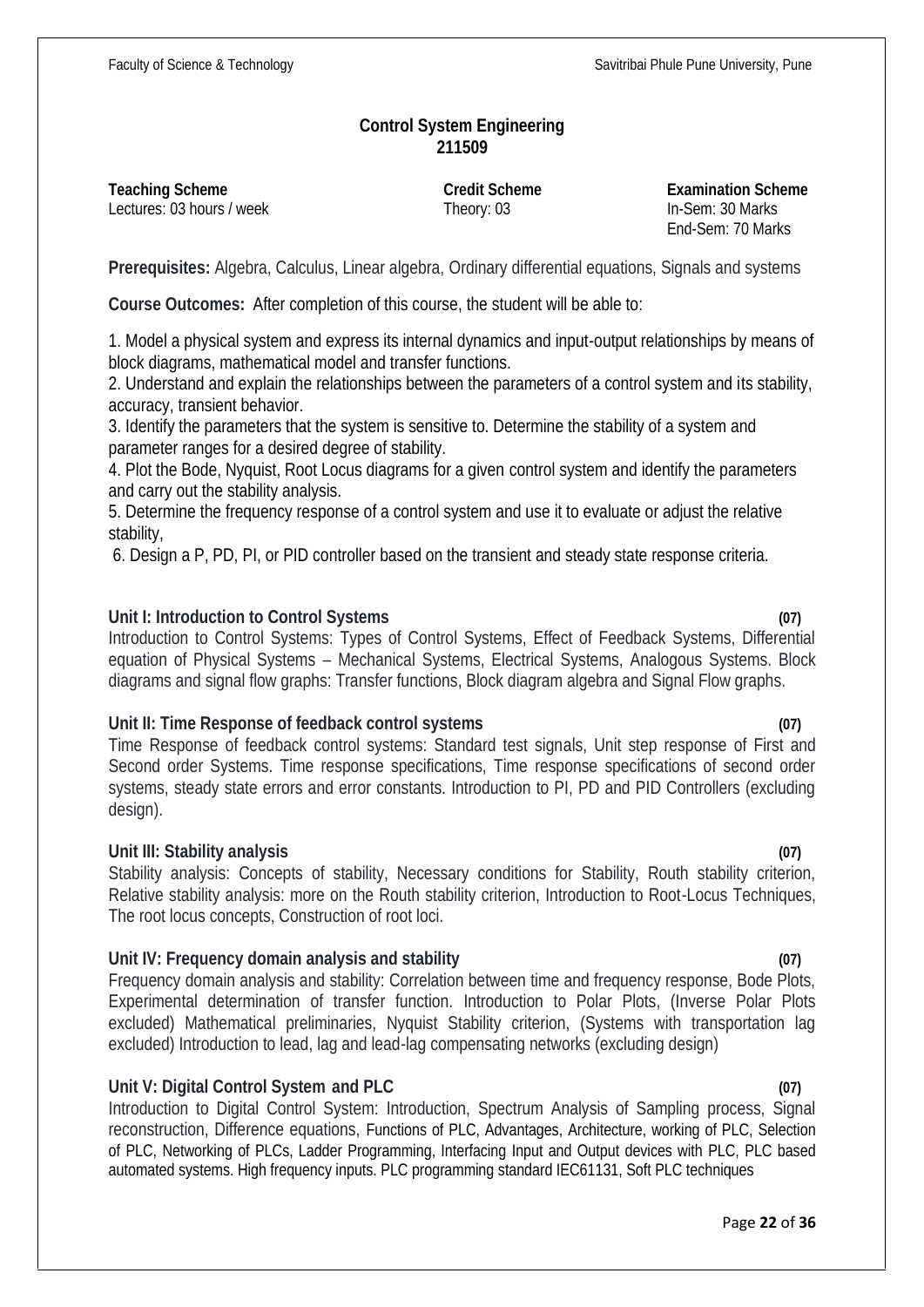## **Unit VI: The Design of Feedback Control Systems (07)**

The Design of Feedback Control Systems: Approaches to System Design**,** Cascade Compensation Networks, Phase-Lead Design Using the Bode Diagram, Phase-Lead Design Using the Root Locus, System Design Using Integration Networks, Phase-Lag Design Using the Root Locus, Phase-Lag Design Using the Bode Diagram, Design on the Bode Diagram Using Analytical Methods.

# **References:**

1. Katsuhiko Ogata, Modern Control Engineering, Fifth Edition, PHI Learning Private Limited, New Delhi, 2010

2. I.J. Nagrath , M.Gopal, Control Systems Engineering, Fifth Edition, New Age International Publishers, New Delhi, 2007

3. Curtis D Johnson, Process Control Instrumentation Technology, Eighth Edition, PHI Private Limited, New Delhi, 2011

4. Richard C. Drof , Robert N. Bishop, Modern Control Systems, Addison Wesley Publishing Company, 2001

5. B.C.Kuo, Digital Control Systems, Second Edition, Oxford University Press, New York, 1992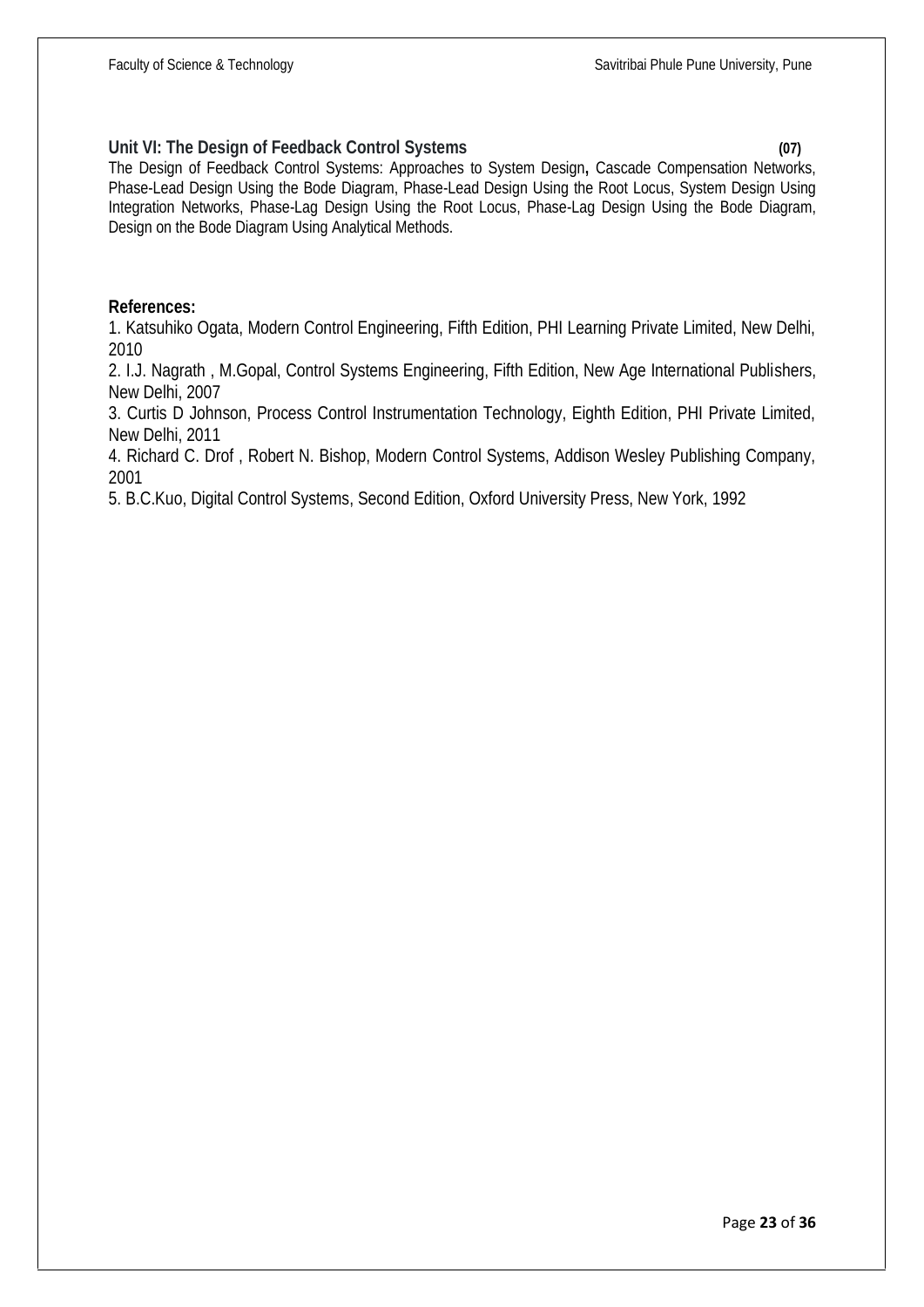# **Design of Machine Elements 211510**

**Teaching Scheme Credit Scheme Examination Scheme** Lectures: 03 hours / week Theory: 03 In-Sem: 30 Marks

End-Sem: 70 Marks

**Prerequisites:** Basic mechanical Engineering, Engineering Mechanics, Mechanics of Materials,

### **Course Outcomes:**

On successful completion of the course students should be able to-

- 1. Understand the basic principles and process of machine design
- 2. Understand the theories of failures and Factor of safety to design mechanical component.
- 3. Analyze the stress and strain on mechanical components such as shaft, power screws, mechanical springs, gears, and bearings.
- 4. Understand, identify and quantify failure modes for mechanical parts such as shaft, power screws, mechanical springs, gears, and bearings.
- **5.** Demonstrate knowledge on basic machine elements used in design of machine elements to withstand the loads and deformations for a given practical application.

# **Unit I: Introduction to Machine Design (07)**

Design Process: Machine Design, Traditional design methods, Basic procedure of Machine Design, Requisites of design engineer, Design of machine elements, Sources of design data, Use of standards in design, Selection of preferred sizes. Design of Simple Machine Parts: Factor of safety, Service factor, Design of simple machine parts, Cotter joint, Knuckle joint and lever.

### **Unit II: Design of shafts, Keys and couplings (07)**

Shafts: Design considerations in Transmission shafts with spur gear and pulley, splined Shafts, Shaft design on strength basis, Shaft design on torsional rigidity basis, ASME code for shaft design. Keys: Classification of keys, Design considerations in parallel and tapered sunk keys, Design of square, flat and Kennedy keys. Couplings: Design considerations, Classification, Design of Rigid, Muff coupling, Flange coupling and Flexible bushed pin coupling.

### **Unit III: Design of Power Screws (07)**

Power Screws: Types of screw threads, multiple threaded screws, Torque analysis with square and trapezoidal threads, Self-locking screw, Collar friction torque, Stresses in power screws, design of screw and nut, design of Screw jack.

# **Unit IV: Design of Springs (07)**

Mechanical Springs: Types, Applications and materials of springs, Stress and deflection equations for helical springs, Types of ends, Design of helical compression and tension springs, Springs in series and parallel, Helical torsion spring, surge in spring.

# **Unit V: Design of Spur Gears (07)**

Spur Gears: Various design consideration, Beam Strength, tangential loading module calculations, width calculations, type of gear tooth failures, Estimation of dynamic load by velocity factors and Spott"s equation.

# **Unit VI: Design of Bearings (07)**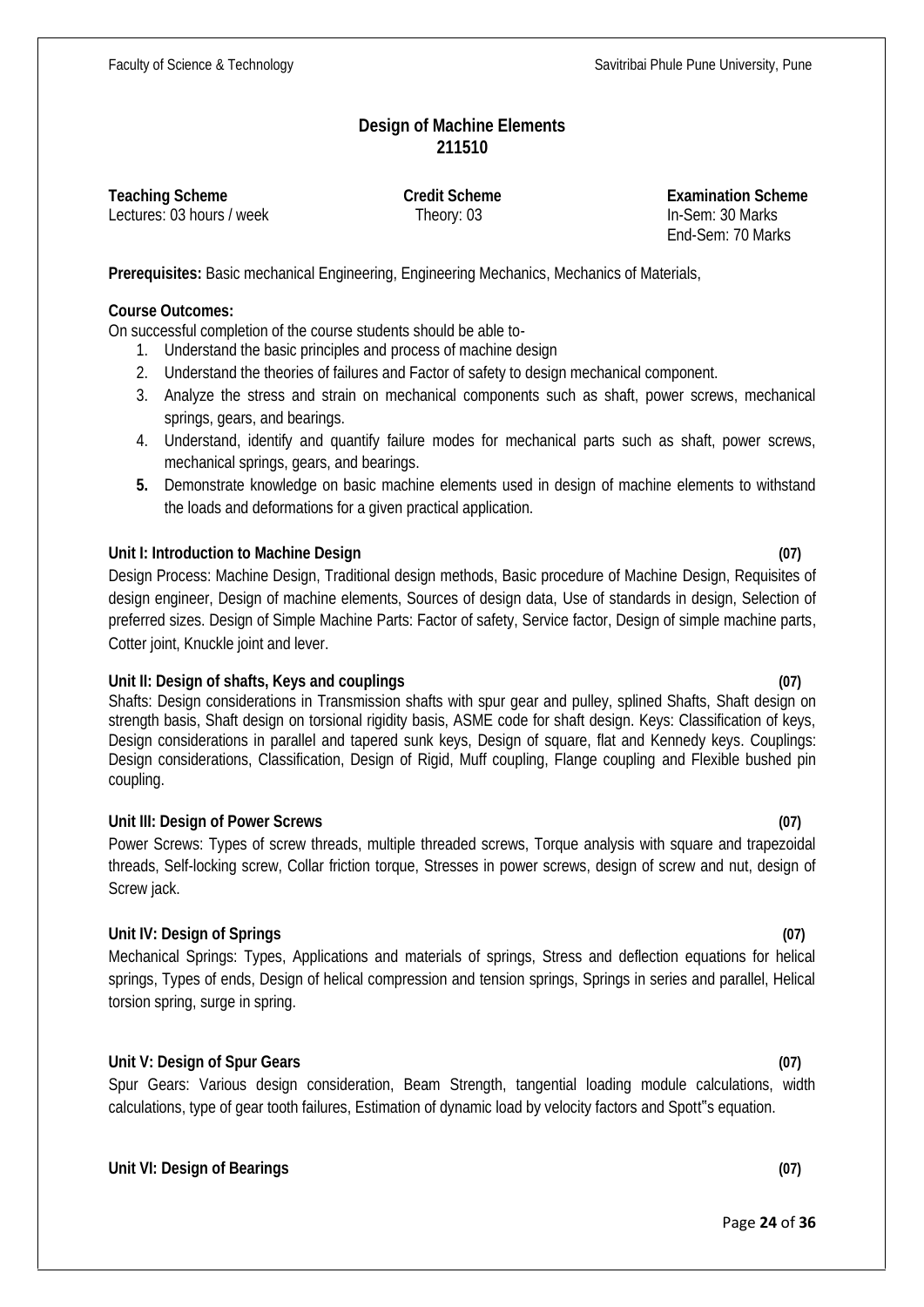Rolling Contact Bearings: Type, static and dynamic loading capacity, stribeck"s equation, concept of equivalent load, load life relationship, selection of bearing from manufacturers catalogue, design for variable load and speeds, bearing probability of survival other than 90%, lubrication and mounting of bearing.

#### **Text Books**

- 1. Shigley J. E. and Mischke C. R., "Mechanical Engineering Design", McGraw- Hill publication Co. Ltd., 1989, ISBN 0-07-049462-2.
- 2. Spotts M. F. and Shoup T. E., "Design of Machine Elements", 8ed., Pearson Education pvt. Ltd., 2008, ISBN 81 -7758- 4219.
- 3. Bhandari V.B., "Design of Machine Elements", Tata Mcgraw-hill publishing, 2007, ISBN 978-00-70-681798
- 4. Kannaiah, "Machine Design", Scitech publications Pvt. Ltd., 2007, ISBN 81- 88429-10-4.
- 5. RAGHAVENDRA, Design Of Machine Elements I Dme I, CBS Publishers and Distributors, Pvt. Ltd., 2019, ISBN: 978-93-890-1718-2

### **Reference Books**

- **1.** Orthewein and William C. Orthewein, "Machine Component Design".
- **2.** PSG Design data", M/S DPV printers, Coimbatore, 2000.
- **3.** Black paulH.and Adams O. Eugene, "Machine Design", 3ed.,McGraw-hill Book Company, 1999, ISBN 0–07-085037-2.
- **4.** Hall Allens, Holowenko Alfred R., Laughlin Herman G., "Theory & Problems of Machine Design", McGraw-hill Book Company, 2000, ISBN 48333-7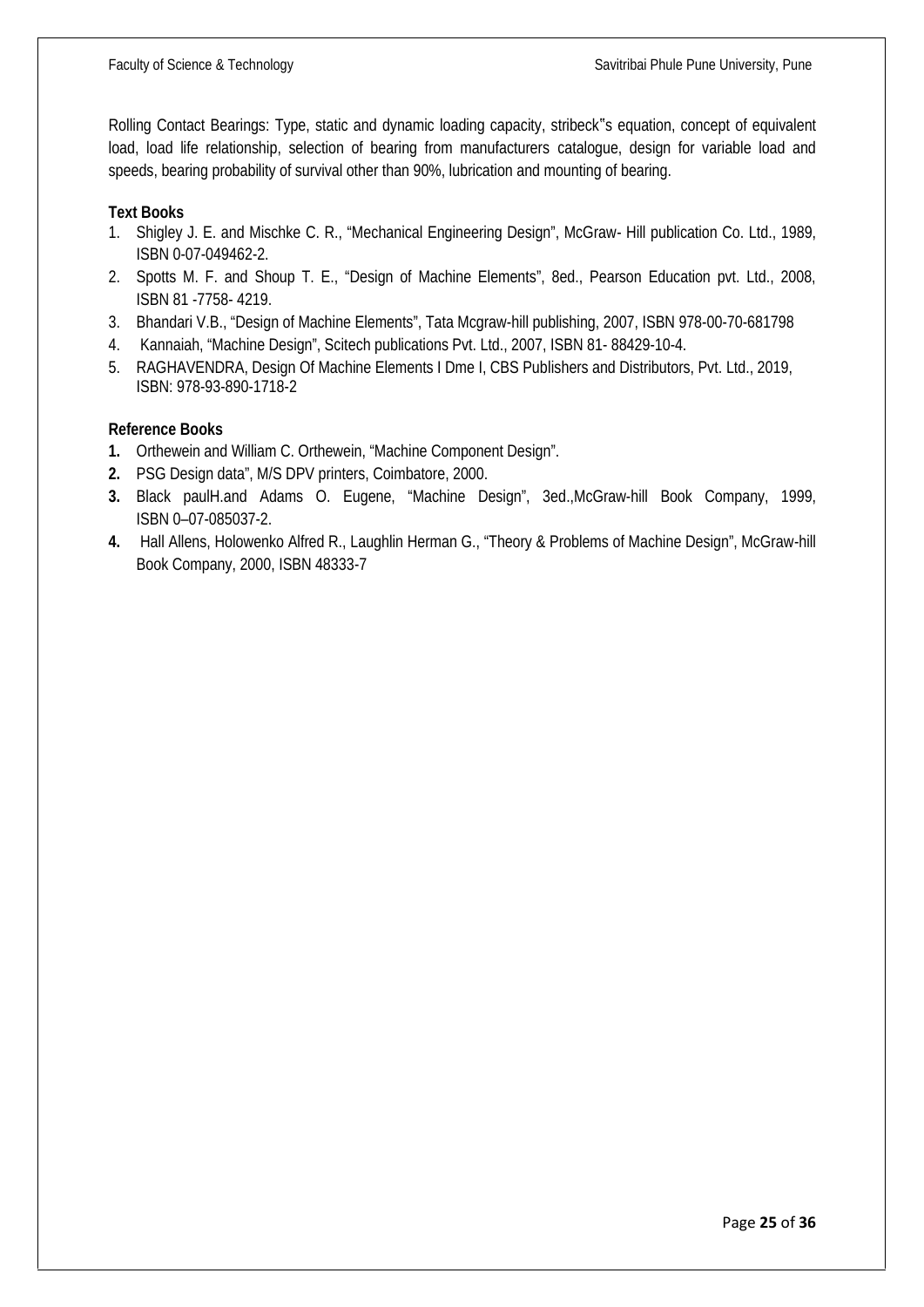Page **26** of **36**

#### **Metrology and Quality Assurance 211511**

Lectures: 03 hours / week Theory: 03

**Teaching Scheme Credit Scheme Credit Scheme Examination Scheme**<br>
Lectures: 03 hours / week **Theory: 03 Examination Scheme Lectures: 03 harks** End-Sem :70 Marks

### **Pre-requisites:**

Engineering Graphics, Machine Drawing, and Manufacturing Technology

### **Course Outcomes:**

After learning this subject, the student will be able to:

1. Describe and work with various linear and angular measuring devices

2. Design limit gauges and work with special measuring devices for gear, screw thread and surface finish measurements

- 3. Distinguish various comparators and use profile projector
- 4. Use various control charts and various quality assurance tools
- 5. Get knowledge of various quality standards and their implementations in industries.
- 6. Implement TQM and TPM concepts in practice

# **Unit I: Introduction (07)**

Meaning of Metrology, Precision, Accuracy, Errors in Measurement, Calibration,

Linear Measurement: Standards, Classification of Standards, Precision and Non Precision Measuring instrument, Slip Gauges. Manufacturing of slip gauges

Angular Measurement: Sine bar, Sine Center, Uses of sine bars, angle gauges, Auto Collimator, Angle Dekkor. Inspection of Geometric parameters: Straightness, flatness, Parallelism, Concentricity, Squareness and Circularity. Alignment testing- lathe/milling/ drilling m/c

Comparators: Uses, Types, Advantages and Disadvantages of various Comparators.

### **Unit II: Limits, Fits and Tolerances (07)**

Meaning of Limit, Fits and Tolerance, Cost -Tolerance relationship, concept of Interchangeability, selective assembly, Indian Standard System. Design of limits Gauges: Types, Uses, Taylor's Principle, Design of Limit Gauges, Introduction to auto gauging systems.

Interferometry: Introduction, Flatness testing by interferometry, NPL Interferometer.

# **Unit III: Surface Finish Measurement (07)**

Surface Texture, methods of evaluation of surface roughness,Grades of Roughness, Specifications, Tomlinson's Surface Recorder, Taylor- Hobson SurfaceMeter and Talysurf for measuring all characteristics of surface texture. Screw Thread Metrology: External Screw Thread terminology, effective diameter measurement methods, Pitch and flank Measurement of External Screw Thread, Application of Tool Maker's Microscope, Use of Profile Projector.

Gear Metrology: Spur Gear Parameters, Gear tooth thickness measurement: Gear tooth Verniercaliper, Constant chord method, Span Micrometer, Base tangent method.

Recent Trends in Engineering Metrology-Universal measuring machine coordinate measuringmachine, laser interferometer.

### **Unit IV : Introduction to Quality (07)**

Meaning of Quality, Quality of Product, Quality of Service, Cost of Quality, Value of Quality, Role of Quality in Present day environment. Introduction to Statistical Quality Control: Control Charts,X, R, P and C Charts, Sampling inspection, OC Curves and Sampling Plans, Process Capability Index (PCI), Concept, Methods of determining PCI and uses of PCI.

### **Unit V: Quality Assurance tools and techniques (07)**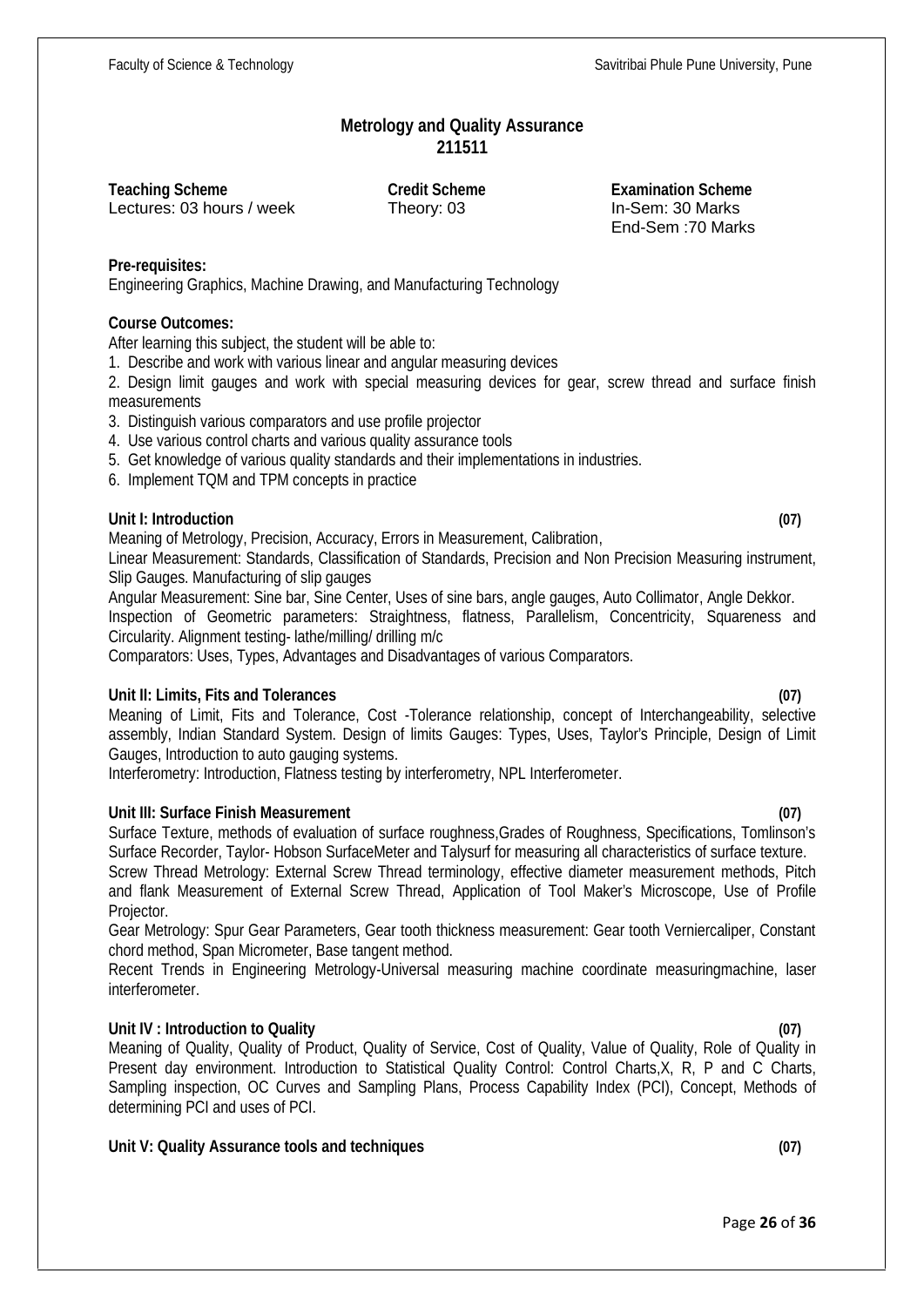Total quality management (T.Q.M):- Approaches-Deming's Approach, Juran's Approach, Seven quality tools and new seven quality tools, Q.F.D., Quality Circles, Kaizen, six sigma, T.P.M. Technical Specification (T.S ) TS 16949 Standards.

#### **Unit VI: Quality Standards (07)**

ISO 9001-2000 Series of Standards- History and Evolution of ISO 9000 Series, importance and overview of ISO 9000- 1998 Series standards, structure of ISO 9000-2000 Series standards, clauses of ISO 9000 series standards and their interpretation and implementation, quality system documentation and audit.

ISO 14000:- Environmental management concepts, and requirement of ISO 14001, benefit of Environmental Management Systems, Environmental, Health and Safety standards.

#### **Text Books:**

1. K.J.Hume, "Engineering Metrology", Kalyani publication ISBN8170290015 2. K.W.B.Sharp, "Practical Engineering Metrology", Pitman Publication 3. F. M. Gryna, R. Chua & J. Defco, "Jurans Quality Planning and Analysis for Enterprise Quality", McGraw Hill series. ISBN0070618488

#### **Reference Books:**

1. R.K. Jain, "Engineering Metrology", Khanna Publication.

2. I.C.Gupta, "A Text book of Engineering Metrology", Dhanpat Rai and Sons.

3. Kaoru Ishikawa, "Guide to Quality Control", Asian Productivity Organisation, Series,

4. Juran's Quality Handbook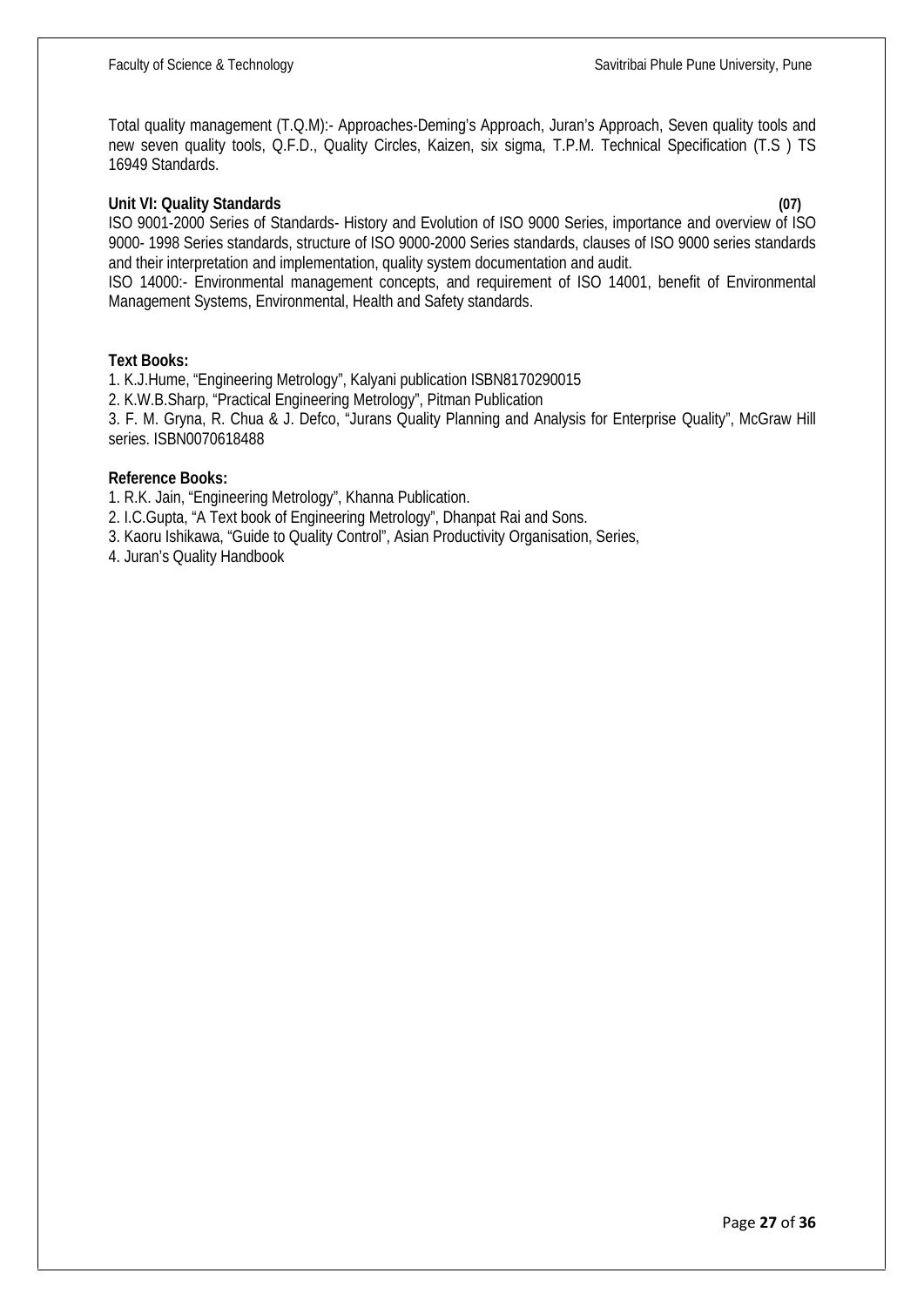### **Computer Graphics for Robotics 211512**

Lectures: 03 hours / week Theory: 03

**Teaching Scheme Credit Scheme Credit Scheme Examination Scheme**<br>
Lectures: 03 hours / week **Theory: 03 Examination Scheme Credit Scheme Examination Scheme** End-Sem :70 Marks

### **Prerequisites:**

Engineering Mathematics I, Engineering Mathematics II, Engineering Mathematics III, Engineering Graphics, C programming

#### **Outcomes**

- Understand the basics of computer graphics, different graphics systems and applications of computer graphics.
- Use of geometric transformations on graphics objects and their application in robot kinematics analysis.
- Demonstrate the application of Bezier curves and interpolation in robot path planning
- Apply concept of analytic geometry and geometric algebra for modelling in robotic physics

#### **Unit I: Cartesian co-ordinates vector (07)**

Introduction, Cartesian XY plane,3D co-ordinate,2D vector,3D vector

#### **Unit II: Transforms (07)**

2D transform, Homogeneous co-ordinate, 3D transforms, transforming vectors, perspective projection. Applications of 2D and 3D transformations in robot kinematics

#### **Unit III: Interpolation (07)**

Linear interpolation, non-linear interpolation, interpolating curves, Interpolating quaternion

### **Unit IV: Curves and Patches (07)**

Bezier curve, S spline, surface patches. Use of Bezier and S spline curves for robot path planning

#### **Unit V: Analytic geometry (07)**

2D analytic geometry, intersection points, 3D geometry, equation of planes, Intersecting planes

### **Unit VI: Geometric algebra (07)**

Geometric products in 2D, geometric product in 3D, outer product of 3D vectors, axioms, inverse of vectors, reflection and rotation, applied geometric algebra for modeling of robotics physics

#### **References:**

- 1. Roger D, Adams A. J. "Mathematical elements for computer graphics", McGraw Hill Education, ISBN: 978- 0070486775
- 2. Jon Vince, Mathematics for Computer Graphics, Springer, ISBN: : 978-1-84628-034-4
- 3. Chopra Rajiv, "Computer Graphics", S. Chand and Co. Pvt. Ltd., ISBN: 81-219-3581-4
- 4. Davis Martin J, "Computer Graphics", Nova science Publishers, ISBN: 9781617618116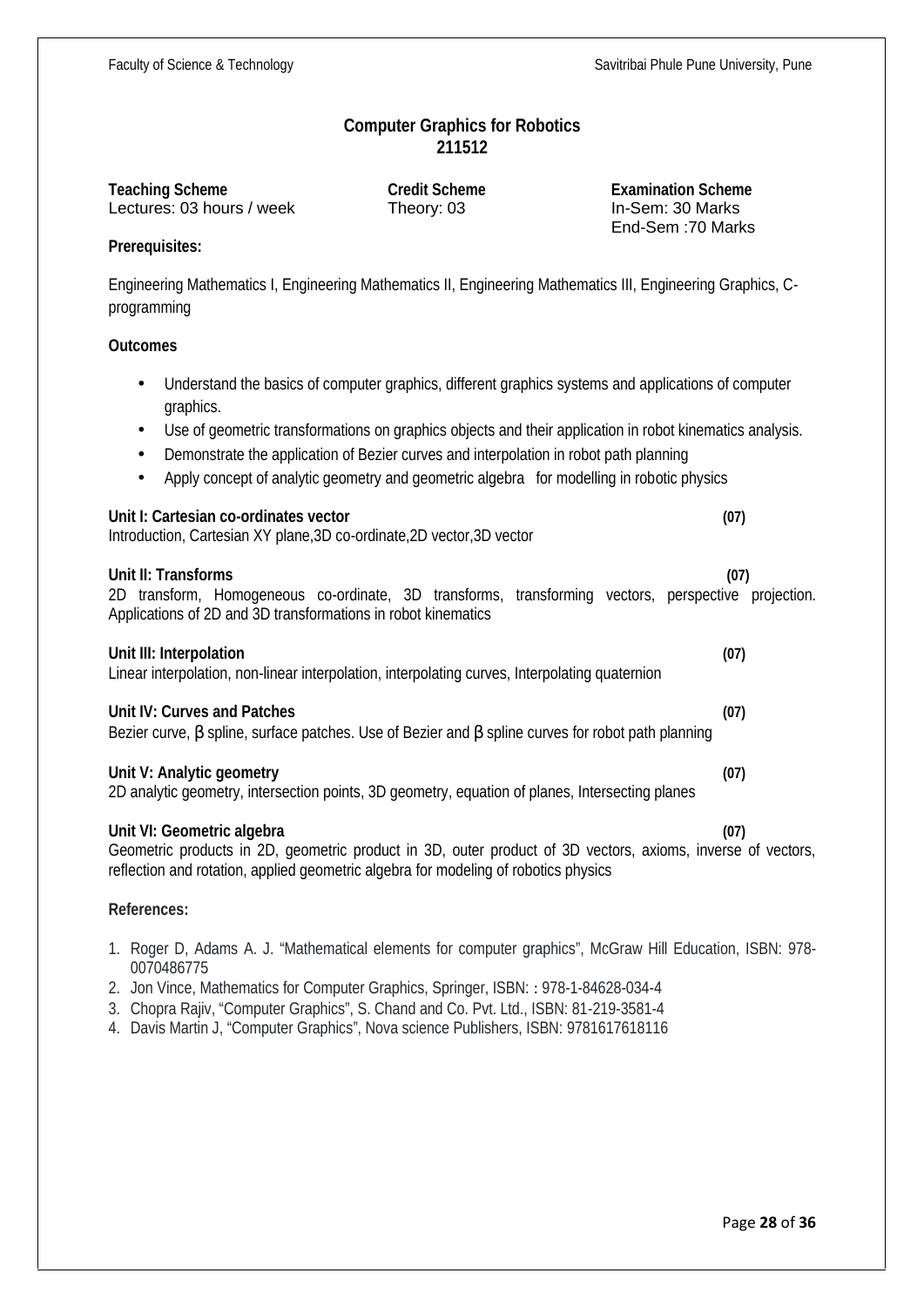# **Control Systems Engineering Lab 211513**

**Teaching Scheme Credit Scheme Examination Scheme**

Practical: 02 hours / week Practical: 01 Term Work: 25 Marks Practical: 25 Marks

### **Assignment to be given on the following topics. (Any ten)**

1. Find overall transfer function of the system using block diagram algebra.

2. Find determine the stability of a system using Routh Hurwitz Criterion, marginal value of K and frequency of sustained oscillations.

3. Construct the root locus and comment on the stability.

4. Find the time domain specifications of the given system.

5. Find the steady state error and error coefficients of the type 0, 1 and 2 systems for step, ramp and parabolic inputs.

6. Find frequency domain specifications of the system.

7. Draw Bode Plot, find PM and GM and Comment on the stability. Also, find transfer function of the system from given Bode plot.

8. Find stability of the system using Nyquist Criteria.

9. Write State space model of the system and solution.

10. Find State Transition Matrix for given system and verify the properties of the same.

11. Find the Transfer Function of a Digital System.

12. Find the response of first and second order Digital Systems for Step Input.

13. Study the Digital PID Controller with reference to response time, steady state error and offset.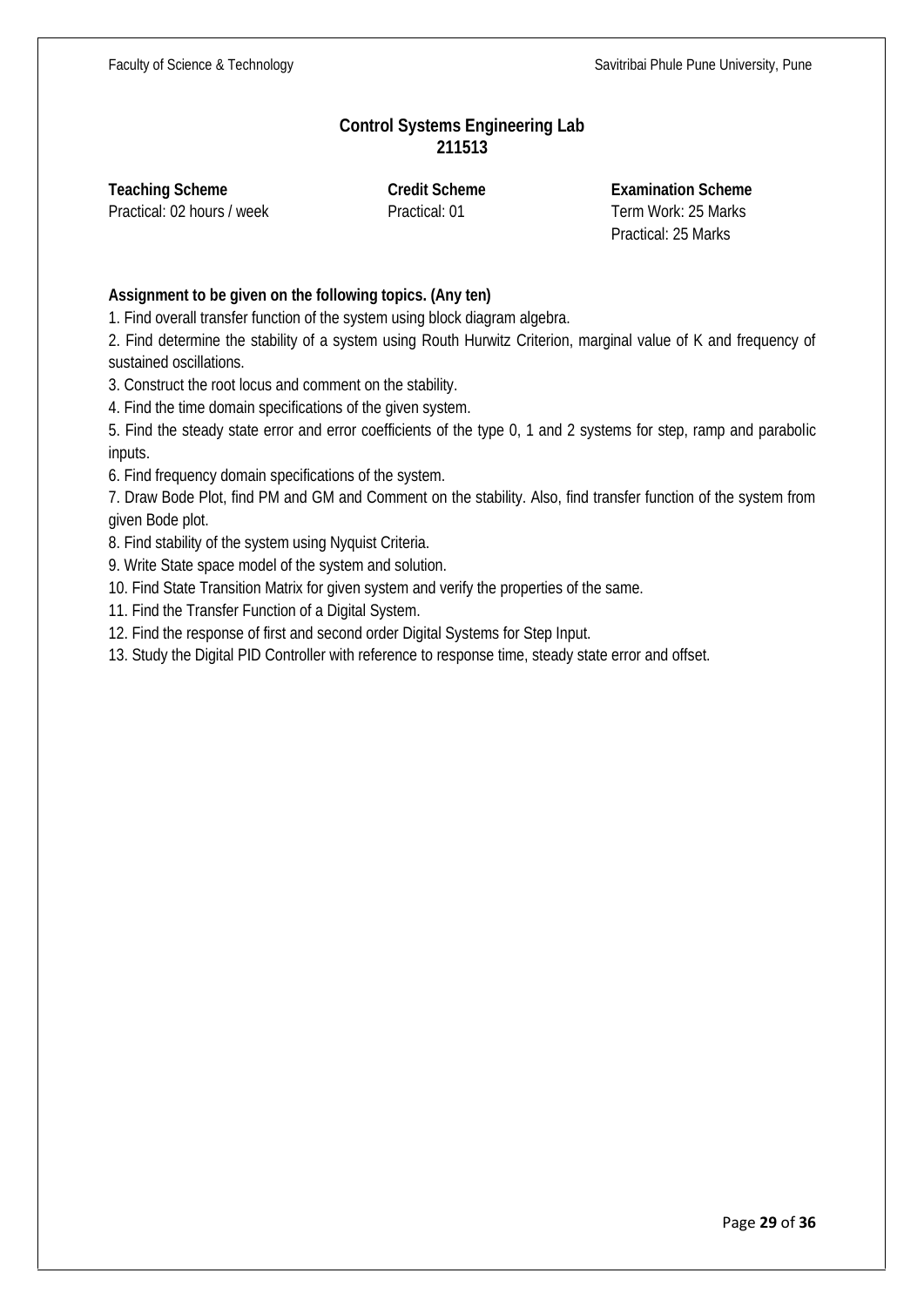# **Design of Machine Elements Lab 211514**

|  | <b>Teaching Scheme</b> |  |
|--|------------------------|--|
|  | $\cdots$ $\sim$        |  |

**Teaching Scheme Credit Scheme Examination Scheme** Practical: 02 hours / week Practical: 01 OR: 25 Marks

# **Term work shall consist of**

1) ONE design project. Design project shall consist of two imperial size sheets –one involving assembly drawing with a part list and overall dimensions and other sheet involving drawings of individual components. Manufacturing tolerances, surface finish symbols and geometric tolerances should be specified so as to make it working drawing. A design report giving all necessary calculations of the design of components and assembly should be submitted in a separate file. Design projects should be in the form of "Design of Mechanical System" comprising of machine elements studied and topics covered in the syllabus. Design data book shall be used wherever necessary to achieve selection of standardized components.

2) Problem based assignment on each unit.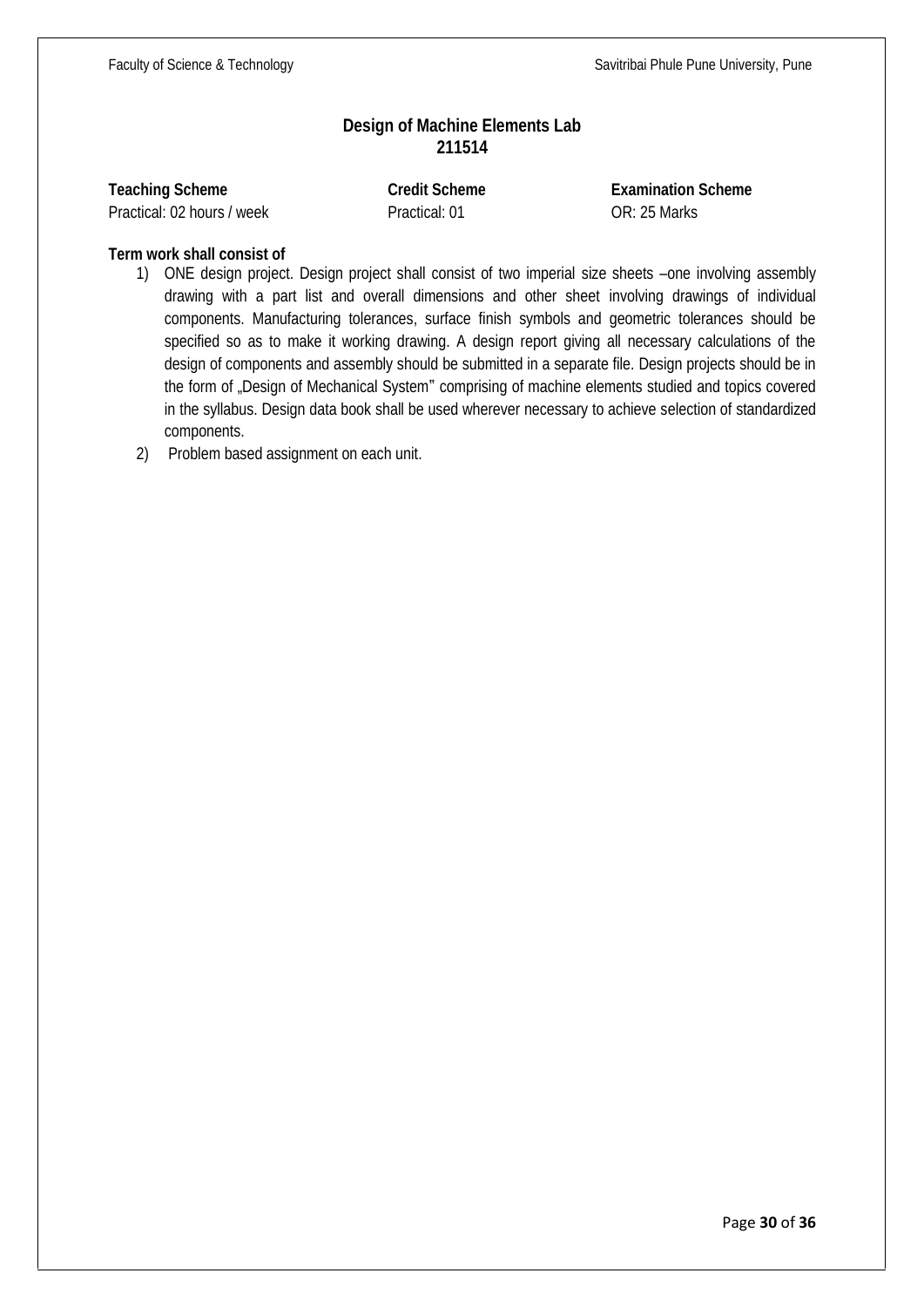# **Metrology and Quality Assurance Lab 211515**

**Teaching Scheme Credit Scheme Examination Scheme**<br> **Practical: 02 hours / week Practical: 01 Practical: 25 Marks** Practical: 02 hours / week

# **A] Experiments: (Any Eight)**

1. Linear Measurement using precision instruments.

2. Measurement of angle by sine bar / Sine center

3. Alignment Test on Lathe/ Drilling/Milling Machine.

4. Measurement of the Surface roughness

5. Measurement of Optical surface using Interferometer.

6. Measurement of Screw thread parameters using Floating Carriage Micrometer.

7. Measurement of Gear tooth thickness using Gear tooth Vernier caliper or Span micrometer

8. Study and Experiment on Profile Projector.

9. Study and Experiment on any type Comparator.

10. Study of Limit Gauges and auto gauging systems.

**B] Reports based on Industrial Visit**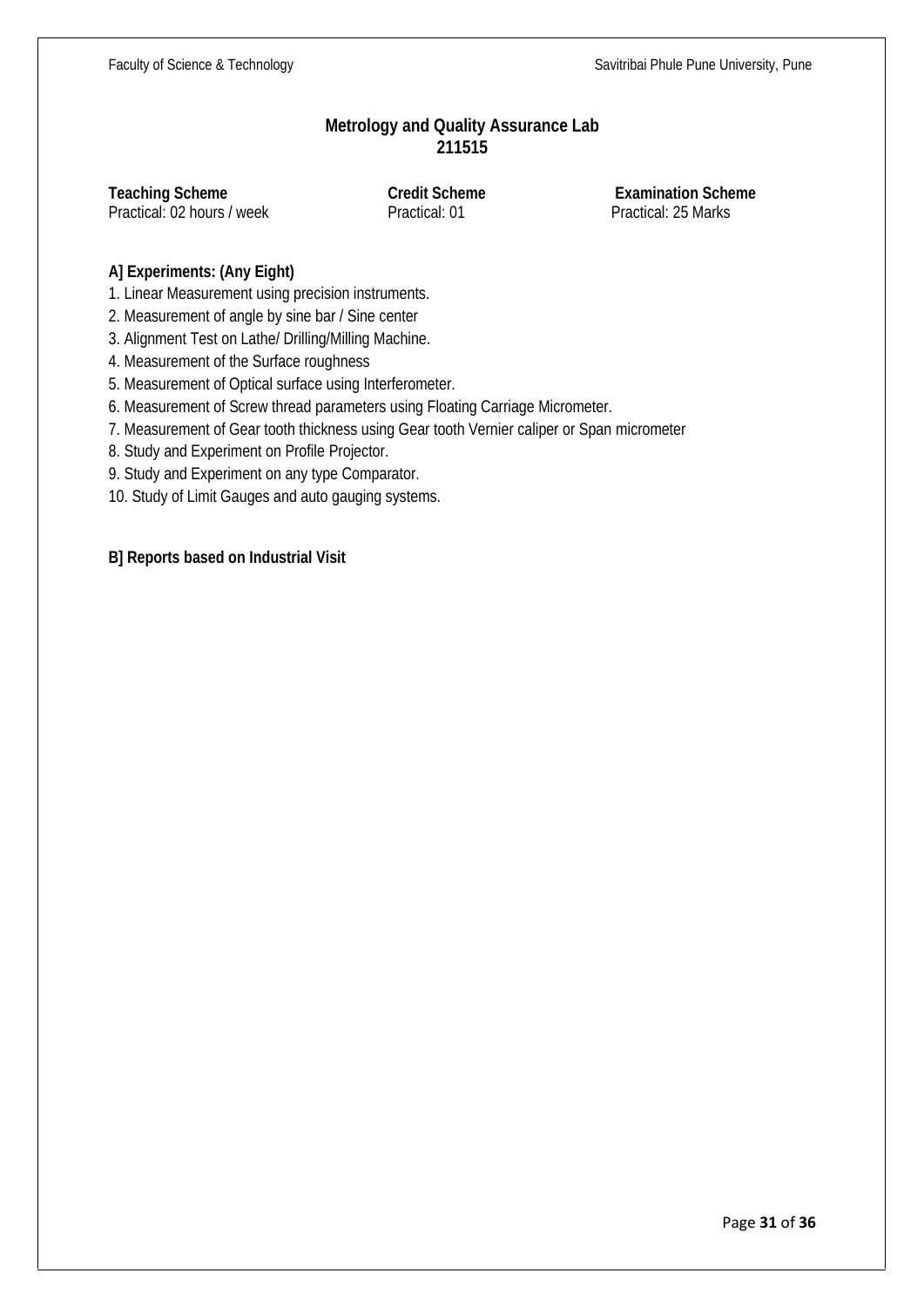# **Computer Graphics for Robotics Lab 211516**

**Teaching Scheme Credit Scheme Examination Scheme**

Practical: 2 hours / week Practical:01 Term work: 25 Mark

List of experiments:

Use Turbo C or C++ language to perform following experiments

- 1. Creating graphics elements: Line, circle, and ellipse
- 2. 2 D transformations: Translation, Scaling, Rotation, Mirror reflection and Shearing
- 3. 3 D transformations: Translation, Rotation
- 4. Curve generation: Bezier,  $\beta$  spline.
- 5. Animations using transformations
- 6. Simulation of robot kinematics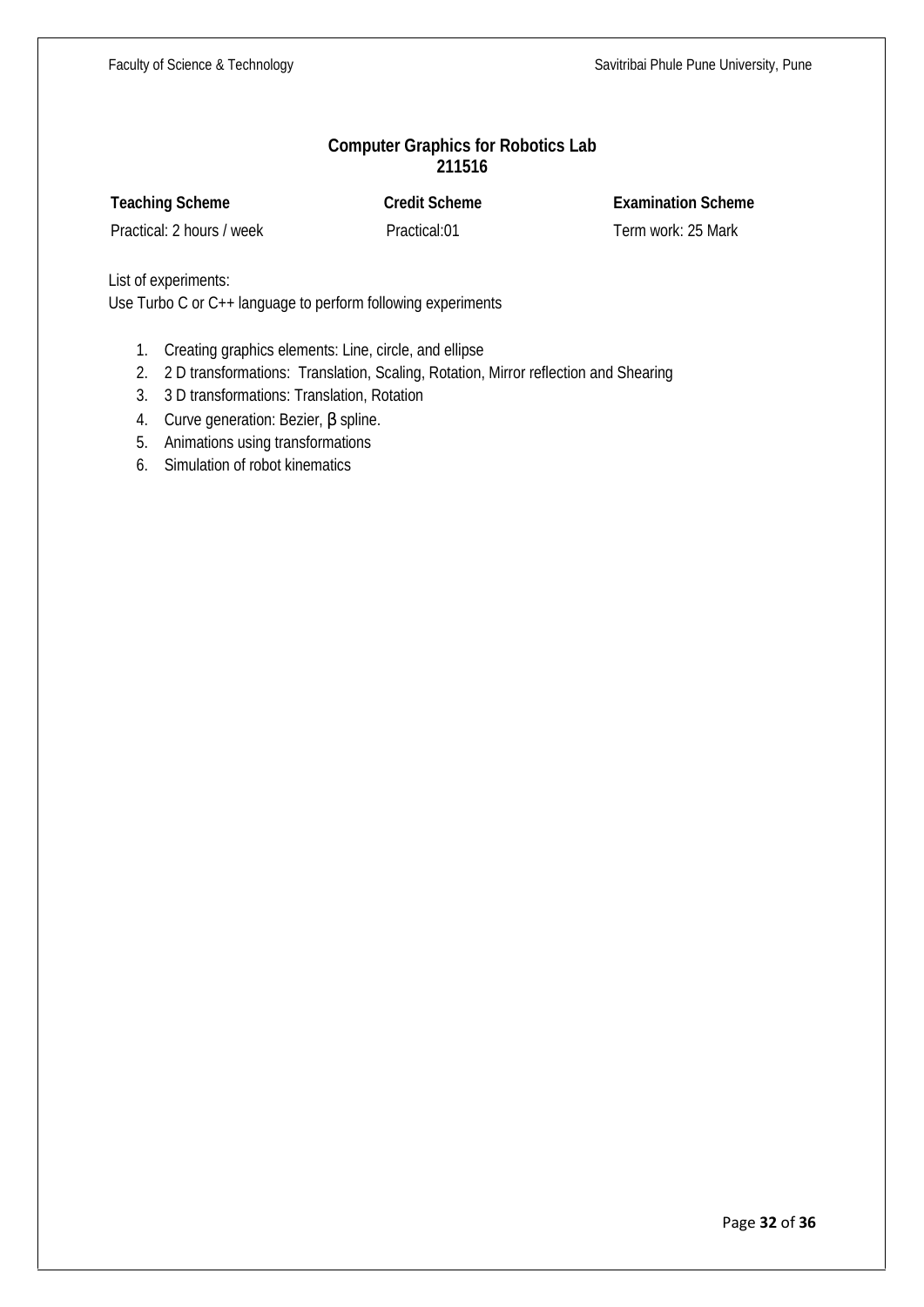# **Robot Operating System 211517**

| <b>Teaching Scheme</b>    | <b>Credit Scheme</b> | <b>Examination Scheme</b> |
|---------------------------|----------------------|---------------------------|
| Practical: 2 hours / week | Practical:01         | <b>OR: 25 Mark</b>        |

List of experiments:

- 1. ROS Essentials: Introduction to ROS Topics, Services, Actions and Nodes. Simple interaction with the course simulation environment.
- 2. Building robot environment: Software representation of a Robot using Unified Robot Description Format (URDF), ROS parameter server and adding real-world object representations to the simulation environment.
- 3. Autonomous Navigation: Map creation with G Mapping package, autonomously navigate a known map with ROS navigation.
- 4. Manipulation: Motion planning, pick and place behaviors using industrial robots with ROS Movelt
- 5. Robot Vision: Object detection, pose estimation.
- 6. Mini Project: Building production line application with industrial robot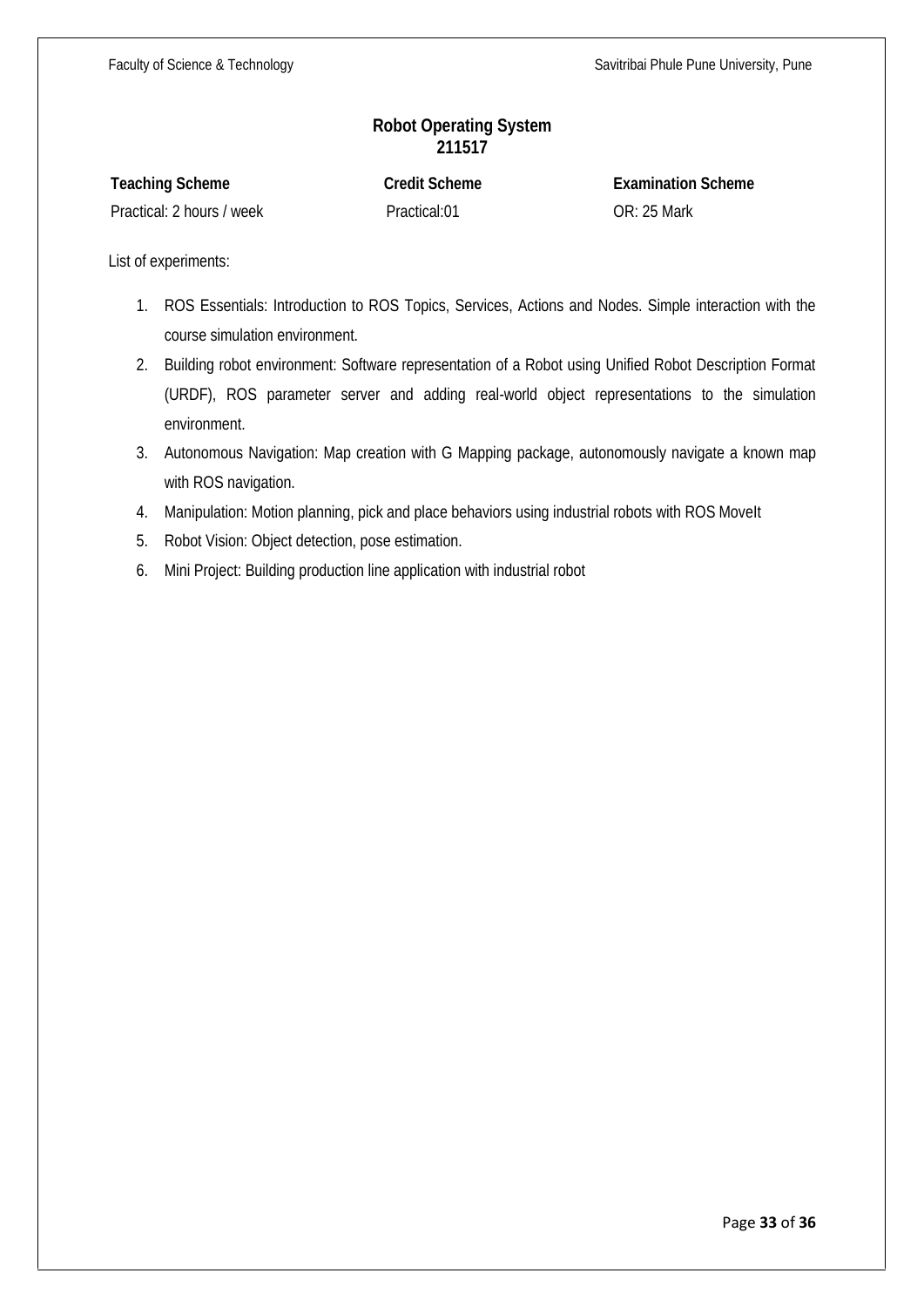# **Project Based Learning 211099**

| <b>Teaching Scheme</b> |  |  |  |
|------------------------|--|--|--|
|------------------------|--|--|--|

**Teaching Scheme Credit Scheme Examination Scheme** Practical: 4 hours / week Practical: 2 Term Work: 50 marks

#### **Preamble**:

For better learning experience, along with traditional classroom teaching and laboratory learning; project based learning has been introduced with an objective to motivate students to learn by working in group cooperatively to solve a problem.

Project-based learning (PBL) is a student-centric pedagogy that involves a dynamic classroom approach in which it is believed that students acquire a deeper knowledge through active exploration of real-world challenges and problems. Students learn about a subject by working for an extended period of time to investigate and respond to a complex question, challenge, or problem. It is a style of active learning and inquiry-based learning.

Problem based learning will also redefine the role of teacher as mentor in learning process. Along with communicating knowledge to students, often in a lecture setting, the teacher will also to act as an initiator and facilitator in the collaborative process of knowledge transfer and development.

### **Course Outcomes:**

- 1. Project based learning will increase their capacity and learning through shared cognition.
- 2. Students able to draw on lessons from several disciplines and apply them in practical way.
- 3. Learning by doing approach in PBL will promote long-term retention of material and replicable skill, as well as improve teachers' and students' attitudes towards learning.

### **Group Structure:**

Working in supervisor/mentor – monitored groups. The students plan, manage and complete a task/project/activity which addresses the stated problem.

- There should be team/group of 5-6 students
- A supervisor/mentor teacher assigned to individual groups

### **Selection of Project/ Problem:**

The problem-based project oriented model for learning is recommended. The model begins with the identifying of a problem, often growing out of a question or "wondering". This formulated problem then stands as the starting point for learning. Students design and analyze the problem within an articulated interdisciplinary or subject frame. A problem can be theoretical, practical, social, technical, symbolic, cultural and/or scientific and grows out of students' wondering within different disciplines and professional environments. A chosen problem has to be exemplary. The problem may involve an interdisciplinary approach in both the analysis and solving phases. By exemplarity, a problem needs to refer back to a particular practical, scientific, social and/or technical domain. The problem should stand as one specific example or manifestation of more general learning outcomes related to knowledge and/or modes of inquiry. There are no commonly shared criteria for what constitutes an acceptable project. Projects vary greatly in the depth of the questions explored, the clarity of the learning goals, the content and structure of the activity.

- A few hands-on activities that may or may not be multidisciplinary
- Use of technology in meaningful ways to help them investigate, collaborate, analyze, synthesize and present their learning.
- Activities may include- Solving real life problem, investigation /study and Writing reports of in depth study, field work.

#### **Assessment:**

The institution/head/mentor is committed to assessing and evaluating both student performance and program effectiveness. Progress of PBL is monitored regularly on weekly basis. Weekly review of the work is necessary.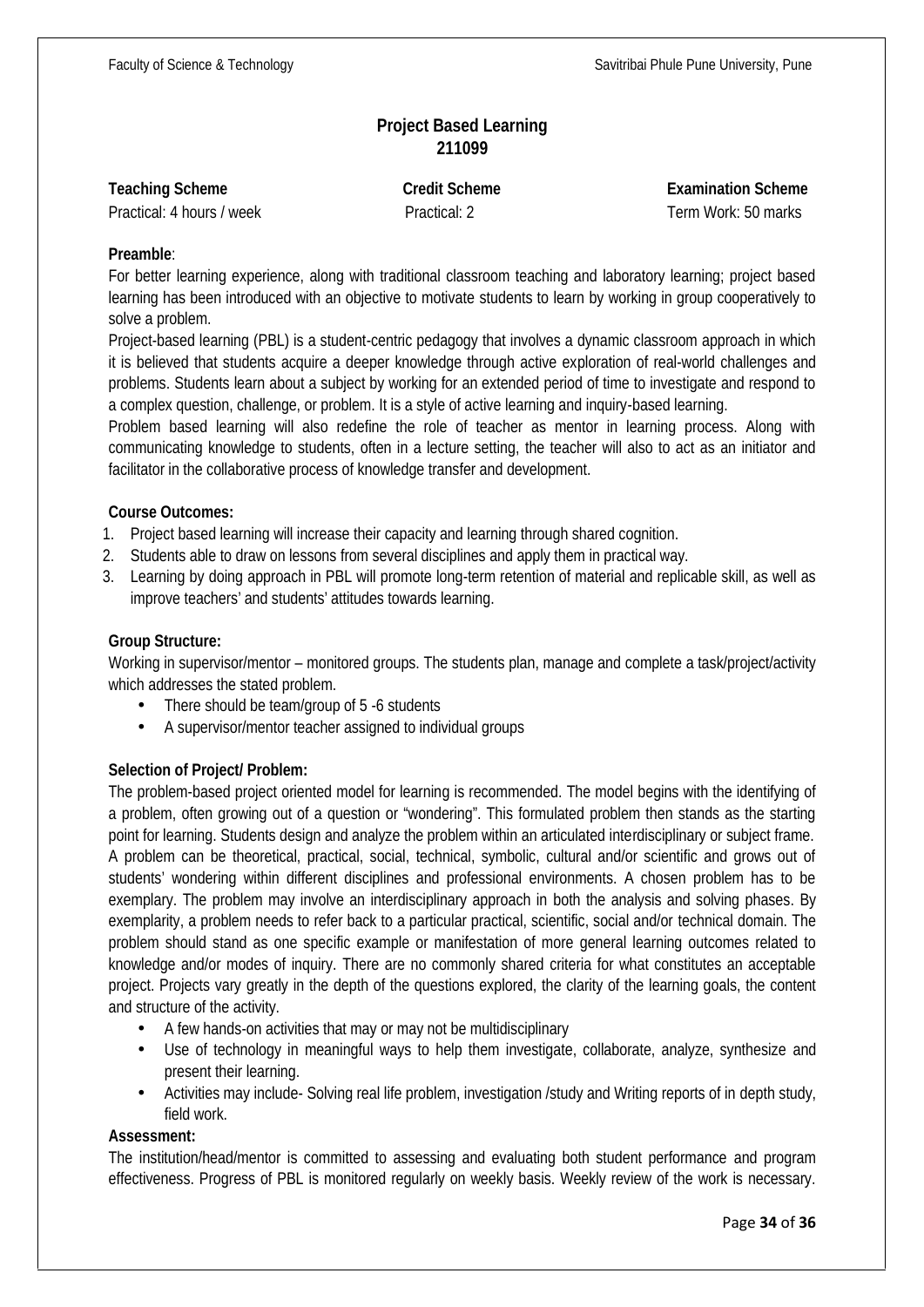During process of monitoring and continuous assessment AND evaluation the individual and team performance is to be measured. PBL is monitored and continuous assessment is done by supervisor

/mentor and authorities. Students must maintain an institutional culture of authentic collaboration, self-motivation, peer-learning and personal responsibility. The institution/department should support students in this regard through guidance/orientation programs and the provision of appropriate resources and services. Supervisor/mentor and Students must actively participate in assessment and evaluation processes. Group may demonstrate their knowledge and skills by developing a public product and/or report and/or presentation.

- Individual assessment for each student (Understanding individual capacity, role and involvement in the project)
- Group assessment (roles defined, distribution of work, intra-team communication and togetherness)
- Documentation and presentation

### **Evaluation and Continuous Assessment:**

It is recommended that the all activities are to be record and regularly, regular assessment of work to be done and proper documents are to be maintained at college end by both students as well as mentor (you may call it PBL work book).

Continuous Assessment Sheet (CAS) is to be maintained by all mentors/department and institutes.

Recommended parameters for assessment, evaluation and weightage:

- Idea Inception (5%)
- Outcomes of PBL/ Prob`lem Solving Skills/ Solution provided/ Final product (50%) (Individual assessment and team assessment)
- Documentation (Gathering requirements, design & modeling, implementation/execution, use of technology and final report, other documents) (25%)
- Demonstration (Presentation, User Interface, Usability etc) (10%)
- Contest Participation / publication (5%)
- Awareness /Consideration of -Environment/ Social /Ethics/ Safety measures/Legal aspects (5%)

PBL workbook will serve the purpose and facilitate the job of students, mentorand project coordinator. This workbook will reflect accountability, punctuality, technical writing ability and work flow of the work undertaken.

### **References:**

- Project-Based Learning, Edutopia, March 14, 2016.
- What is PBL? Buck Institute for Education.
- www.schoology.com
- www.howstuffworks.com